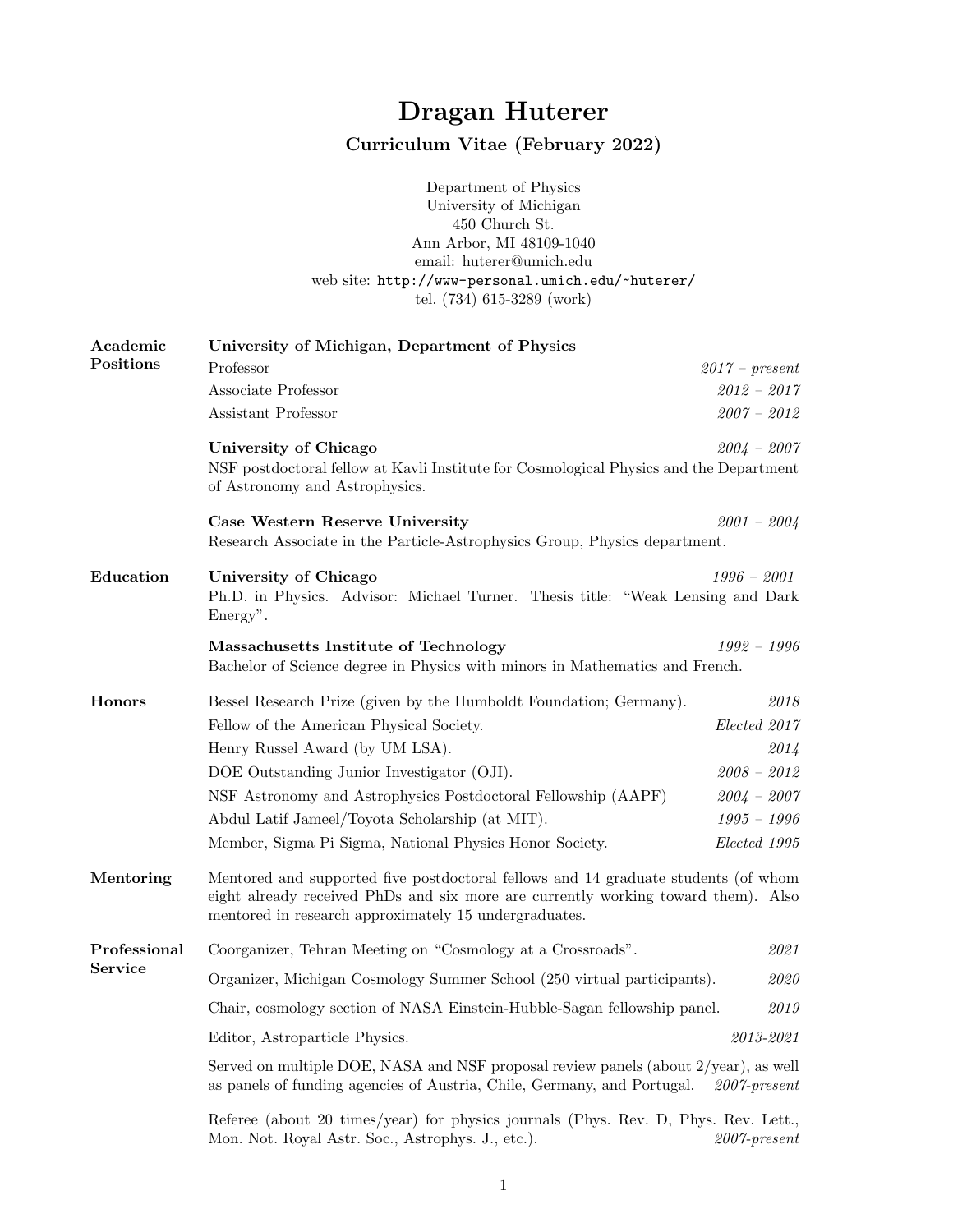|                           | Organizer, DES Y3 workshop at LCTP, University of Michigan.                                                                                                                                                                               |                          | 2018 |  |  |
|---------------------------|-------------------------------------------------------------------------------------------------------------------------------------------------------------------------------------------------------------------------------------------|--------------------------|------|--|--|
|                           | Organizer, COSMO-16 conference $(\sim 300$ participants), University of Michigan.<br>2016                                                                                                                                                 |                          |      |  |  |
|                           | Organizer, Aspen Center for Physics workshop "Testing the Laws of Gravity with Red-<br>shift Surveys".                                                                                                                                    |                          | 2016 |  |  |
|                           | Organizer, Aspen Center for Physics workshop "Non-Gaussianity as a Window to the<br>Primordial Universe".                                                                                                                                 |                          | 2012 |  |  |
|                           | Co-author of the DOE Community Dark Energy Task Force Report which identifies<br>opportunities and key missing components in the current DOE Cosmic Frontier program.<br>(http://science.energy.gov/hep/hepap/meetings/20120827).<br>2012 |                          |      |  |  |
|                           | Organizer, Non-Gaussianity Workshop $(\sim 70$ participants), Michigan Center for Theo-<br>retical Physics.                                                                                                                               |                          | 2011 |  |  |
|                           | Organizer, Workshop on Low-multipole and Large Angle Cosmology $(\sim 40$ participants),<br>Case Western Reserve University.<br>2010                                                                                                      |                          |      |  |  |
|                           | Member of the DOE committee to Figure of Merit for the Joint Dark Energy Mission<br>2008-2009<br>(JDEM) competition.                                                                                                                      |                          |      |  |  |
|                           | Lead Guest Editor of the Special Issue of the journal Advances in Astronomy on "Testing"<br>the Gaussianity and Statistical Isotropy of the Universe".                                                                                    | $2009 - 2010$            |      |  |  |
| Professional              | Faculty search committee.                                                                                                                                                                                                                 | 2016-2020                |      |  |  |
| <b>Service</b><br>(UMich) | Advisor, Physics (undergraduate) students.                                                                                                                                                                                                | $2015 - 2020$            |      |  |  |
|                           | Executive Committee, Physics Department.                                                                                                                                                                                                  | 2013, 2014               |      |  |  |
|                           | Executive Committee, Leinweber Center for Theoretical Physics.                                                                                                                                                                            | 2011-2020                |      |  |  |
|                           | Rackham Predoctoral Award committee.                                                                                                                                                                                                      |                          | 2014 |  |  |
|                           | UM Physics graduate admissions committee.                                                                                                                                                                                                 | 2009-11, 2012-2014, 2022 |      |  |  |
|                           | Advisor to UM Society of Physics Students.                                                                                                                                                                                                | 2012-2014                |      |  |  |
|                           | Colloquium organizing committee.                                                                                                                                                                                                          | 2010-11, 2012-2014       |      |  |  |
|                           | Williams Award and Honors Senior Thesis committee.                                                                                                                                                                                        |                          | 2011 |  |  |
|                           | HEP-astro seminar organizing committee.                                                                                                                                                                                                   | 2007-2010, 2018          |      |  |  |
|                           |                                                                                                                                                                                                                                           |                          |      |  |  |

Observational Member of the Dark Energy Survey (DES), and member of the Dark Energy Spectroexperiments scopic Instrument (DESI) collaboration. The two surveys start(ed) operation in 2013 and 2019, respectively. Currently co-chair of the DESI Likelihood Key Project.

| <b>Citation</b><br>statistics | <b>Statistics</b> |                          |       | INSPIRE ADS Google Scholar | Jan 2022 |
|-------------------------------|-------------------|--------------------------|-------|----------------------------|----------|
|                               | total cites       | 17780                    | 16777 | 19749                      |          |
|                               | cites/author      | $\overline{\phantom{a}}$ | 3795  | $\frac{1}{2}$              |          |
|                               | h-index           | 67                       | 65    | 67                         |          |

6 papers are topcite 500+, 8 papers are topcite 250+, and another 28 papers are topcite 100+ according to INSPIRE.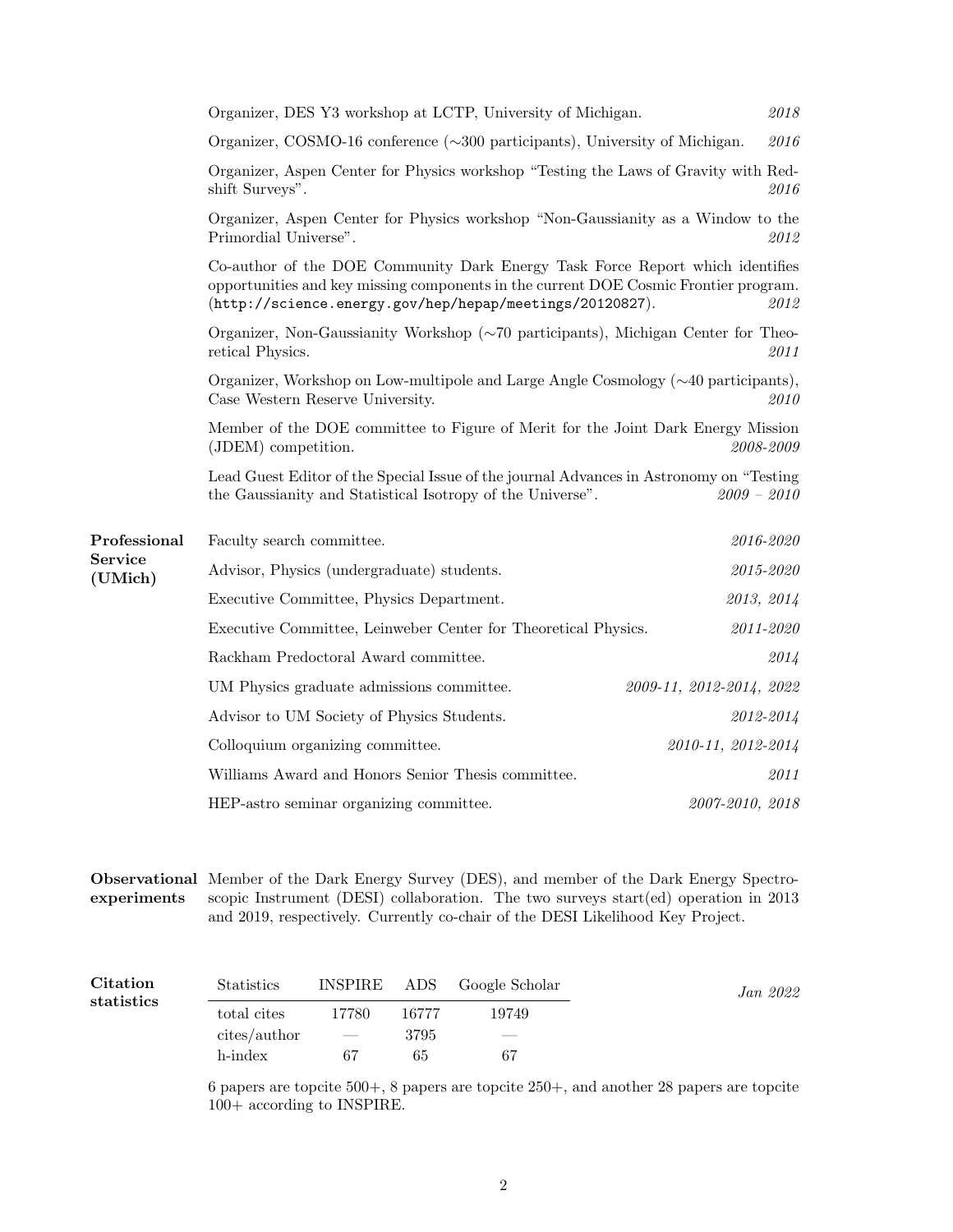| Funding   | DOE Huterer portion of umbrella grant, \$600,000                      | 2021-23     |
|-----------|-----------------------------------------------------------------------|-------------|
| (PI only) | Friedrich Bessel Award by Humboldt Foundation, $\epsilon$ 45,000      | $2020 - 21$ |
|           | NASA Astrophysics Theory Grants, \$444,665                            | $2020 - 23$ |
|           | NSF Huterer portion of AAG, \$172,000                                 | 2018-21     |
|           | DOE Huterer portion of umbrella grant, \$240,000                      | $2018 - 21$ |
|           | NSF support for COSMO-16 \$5,040                                      | 2016        |
|           | Michigan Inst. for Res. in Astrophysics support for COSMO-16 \$24,000 | 2016        |
|           | NASA Astrophysics Theory Grants, \$334,260                            | 2015-18     |
|           | LSA Associate Professor Support Fund, \$92,941                        | 2015-17     |
|           | DOE Huterer portion of umbrella grant, \$300,000                      | $2015 - 18$ |
|           | NSF AAG supplement, \$59,740                                          | $2014 - 15$ |
|           | NSF AAG supplement, \$66,508                                          | $2013 - 14$ |
|           | DOE Huterer portion of umbrella grant, \$335,239                      | $2012 - 15$ |
|           | NSF Astronomy and Astrophysics Grants, \$295,344                      | 2012-16     |
|           | NASA Astrophysics Data Analysis Program, \$361,943                    | 2009-12     |
|           | NSF Astronomy and Astrophysics Grants, \$352,550                      | 2008-11     |
|           | DOE Outstanding Junior Investigator, \$450,000                        | 2008-12     |
|           |                                                                       |             |

TOTAL: \$4.2 million

## Publications 184. P. Lemos, N. Weaverdyck et al (DES collaboration), "Robust sampling for weak (Refereed or Submitted) lensing and clustering analyses with the Dark Energy Survey", arXiv:2202.08233 183. A. Amon et al (DES collaboration), "Consistent lensing and clustering in a low-S8 Universe with BOSS, DES Year 3, HSC Year 1 and KiDS-1000", arXiv:2202.07440

182. S. Mau et al (DES collaboration), "Milky Way Satellite Census. IV. Constraints on Decaying Dark Matter from Observations of Milky Way Satellite Galaxies", arXiv:2221.11740

181. L.F. Secco et al (DES collaboration), "Dark Energy Survey Year 3 Results: Three-Point Shear Correlations and Mass Aperture Moments", arXiv:2201.05227

180. A. Kovacs et al (DES collaboration), "The DES view of the Eridanus supervoid and the CMB Cold Spot", arXiv:2112.07699

179. E. Trott and D. Huterer, "Challenges for the statistical gravitational-wave method to measure the Hubble constant", arXiv:2112.00241

178. H. Camacho et al (DES collaboration), "Cosmic Shear in Harmonic Space from the Dark Energy Survey Year 1 Data: Compatibility with Configuration Space Results", arXiv:2111.07203

177. Y. Wen, E. Nesbit, D. Huterer and G.S. Watson, "Misinterpreting Modified Gravity as Dark Energy: a Quantitative Study", Phys. Rev. D, in press, arXiv:2111.02866

176. M. Gatti et al (DES collaboration) "Dark Energy Survey Year 3 results: cosmology with moments of weak lensing mass maps", arXiv:2110.10141

175. D. Zurcher et al (DES collaboration), "Dark Energy Survey Year 3 results: Cos-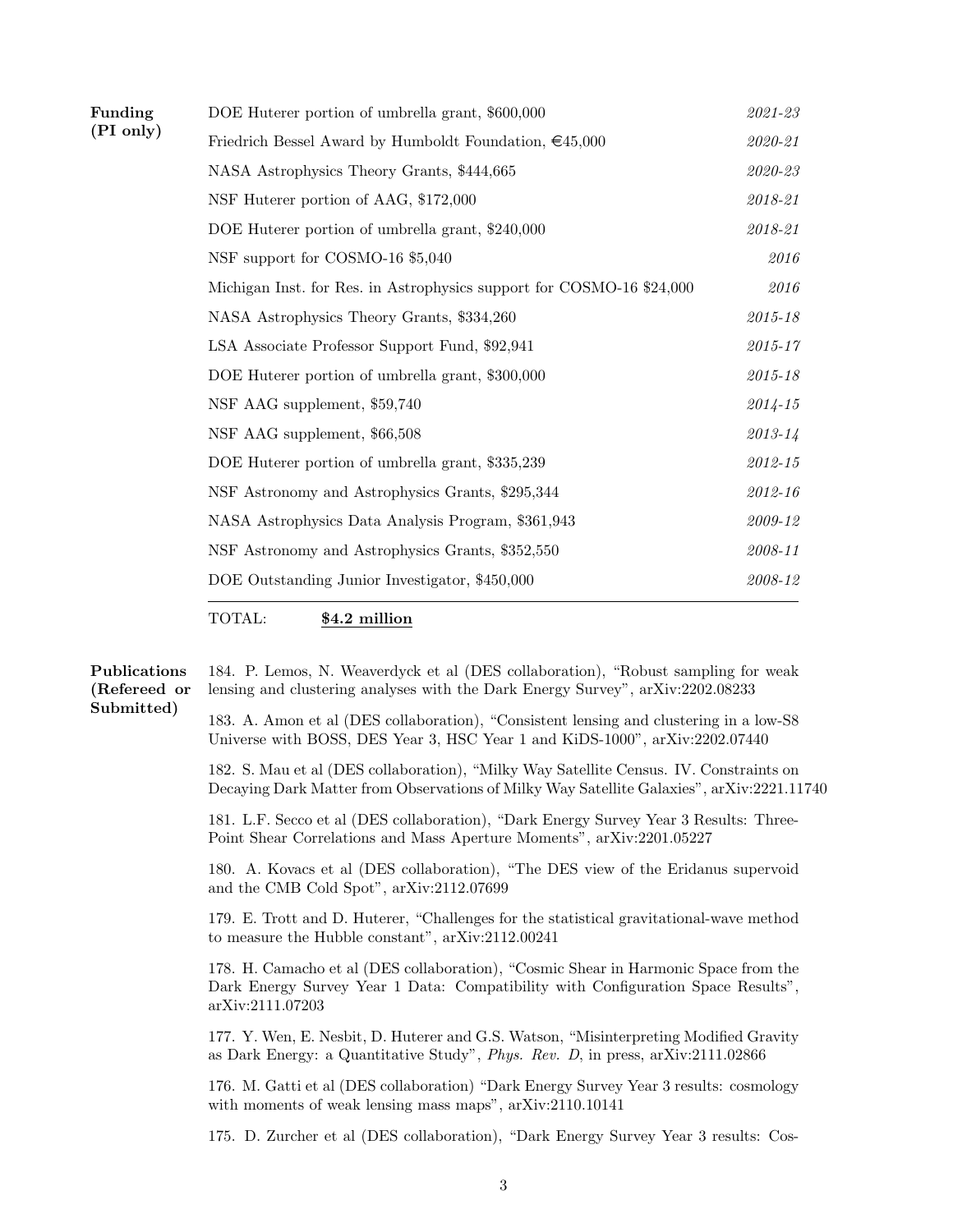mology with peaks using an emulator approach", arXiv:2110.10135

174: S. Pandey et al (DES collaboration), "Cross-correlation of DES Y3 lensing and ACT/Planck thermal Sunyaev Zel'dovich Effect II: Modeling and constraints on halo pressure profiles", arXiv:2108.01601

173: M. Gatti et al (DES collaboration), "Cross-correlation of DES Y3 lensing and ACT/Planck thermal Sunyaev Zel'dovich Effect I: Measurements, systematics tests, and feedback model constraints", arXiv:2108.01600

172: U. Andrade, D. Anbajagane, R. von Marttens, D. Huterer, and J. Alcaniz, "A Test of the Standard Cosmological Model with Geometry and Growth", arXiv:2107.07538

171: M. Lokken et al., "Superclustering with the Atacama Cosmology Telescope and Dark Energy Survey: I. Evidence for thermal energy anisotropy using oriented stacking", arXiv:2107.05523

170: A. Carnero Rosell et al. (DES collaboration), "Dark Energy Survey Year 3 Results: Galaxy Sample for BAO Measurement", arXiv:2107.05477

169: T.M.C. Abbott et al. (DES collaboration), "Dark Energy Survey Year 3 Results: A 2.7% measurement of Baryon Acoustic Oscillation distance scale at redshift 0.835", arXiv:2107.04646

168: I. Ferrero et al. (DES collaboration), "Dark Energy Survey Year 3 Results: Galaxy mock catalogs for BAO analysis", arXiv:2107.04602

167: T.M.C. Abbott et al. (DES collaboration), "Dark Energy Survey Year 3 Results: Cosmological Constraints from Galaxy Clustering and Weak Lensing", arXiv:2105.13549

166: E. Krause et al. (DES collaboration), "Dark Energy Survey Year 3 Results: Multi-Probe Modeling Strategy and Validation", arXiv:2105.13548

165: J. DeRose et al. (DES collaboration), "Dark Energy Survey Year 3 results: cosmology from combined galaxy clustering and lensing – validation on cosmological simulations", arXiv:2105.13547

164: A. Porredon et al. (DES collaboration), "Dark Energy Survey Year 3 results: Cosmological constraints from galaxy clustering and galaxy-galaxy lensing using the MagLim lens sample" arXiv:2105.13546

163: S. Pandey et al. (DES collaboration), "Dark Energy Survey Year 3 Results: Constraints on cosmological parameters and galaxy bias models from galaxy clustering and galaxy-galaxy lensing using the redMaGiC sample", arXiv:2105.13545

162: L. Secco et al. (DES collaboration), "Dark Energy Survey Year 3 Results: Cosmology from Cosmic Shear and Robustness to Modeling Uncertainty", Phys. Rev. D, 105, 023515 (2021)

161: A. Amon et al. (DES collaboration), "Dark Energy Survey Year 3 Results: Cosmology from Cosmic Shear and Robustness to Data Calibration", Phys. Rev. D, 105, 023514 (2021)

160: C. Sanchez et al. (DES collaboration), "Dark Energy Survey Year 3 Results: Exploiting small-scale information with lensing shear ratios", arXiv:2105.13542

159: J. Prat et al. (DES collaboration), "Dark Energy Survey Year 3 Results: Highprecision measurement and modeling of galaxy-galaxy lensing", arXiv:2105.13541

158: M. Rodriguez-Monroy et al. (DES collaboration), "Dark Energy Survey Year 3 Results: Galaxy clustering and systematics treatment for lens galaxy samples", arXiv:2105.13540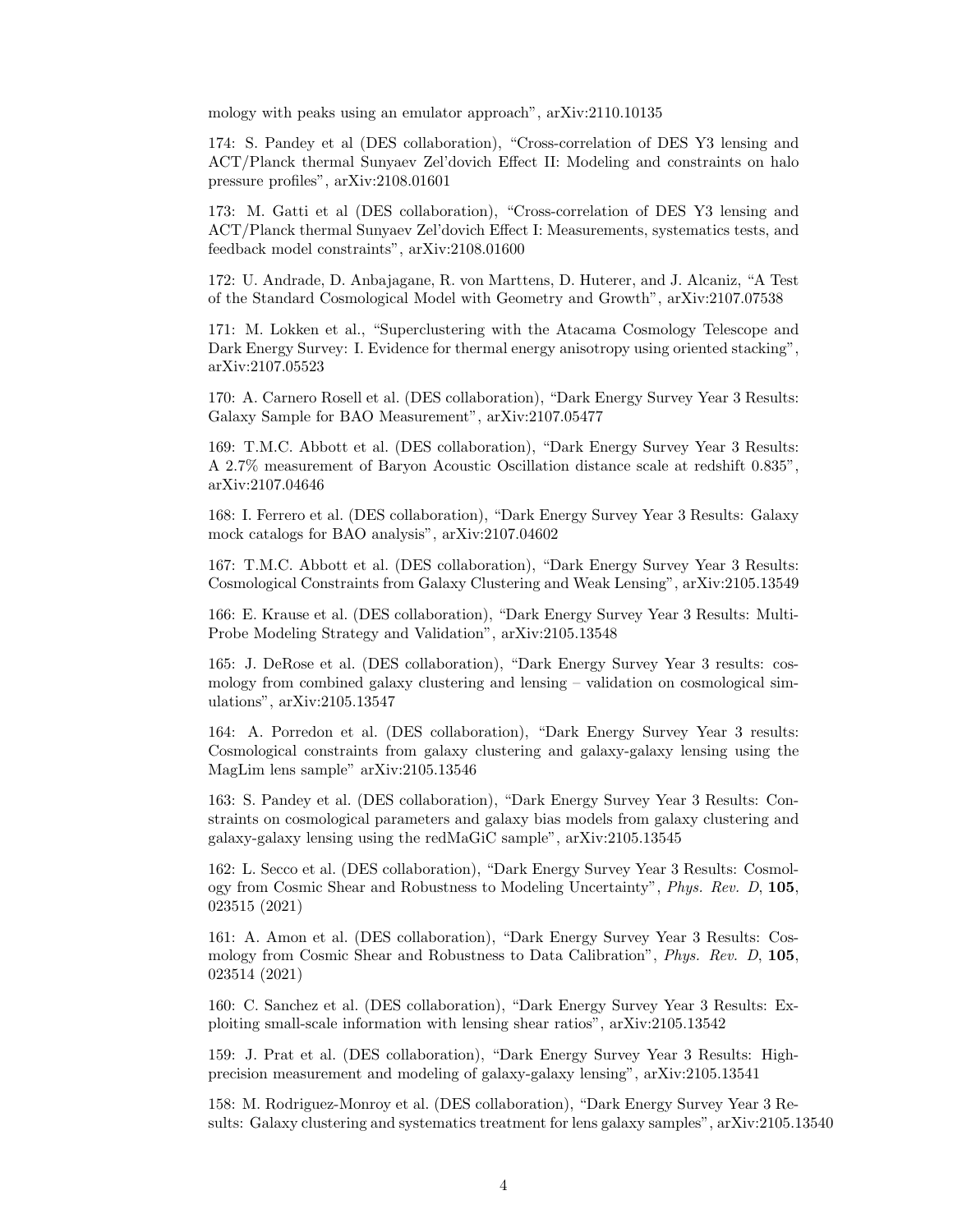157: N. Jeffrey et al. (DES collaboration), "Dark Energy Survey Year 3 results: curvedsky weak lensing mass map reconstruction", MNRAS, 505, 4626 (2021)

156: S. Lee et al. (DES collaboration), "Probing gravity with the DES-CMASS sample and BOSS spectroscopy", MNRAS, 509, 4982 (2021)

155: S. Lee et al. (DES collaboration), "Galaxy-galaxy lensing with the DES-CMASS catalogue: measurement and constraints on the galaxy-matter cross-correlation", MN-RAS, 509, 2033 (2021)

154: B. Hayden, D. Rubin, et al., "The HST See Change Program: I. Survey Design, Pipeline, and Supernova Discoveries", Astrophys. J., 912, 87 (2021)

153. T. Abbott et al. (DES collaboration), "The Dark Energy Survey Data Release 2", ApJS 255, 20 (2021)

152. R. Cawthon et al. (DES collaboration), "Dark Energy Survey Year 3 Results: Calibration of Lens Sample Redshift Distributions using Clustering Redshifts with BOSS/eBOSS", arXiv:2012.12826

151. S. Everett et al. (DES collaboration), "Dark Energy Survey Year 3 Results: Measuring the Survey Transfer Function with Balrog", ApJS, 258, 15 (2022)

150. W. G. Hartley et al. (DES collaboration), "Dark Energy Survey Year 3 Results: Deep Field Optical + Near-Infrared Images and Catalogue",  $MNRAS$ , 509, 3547 (2022)Lee

149. P. Lemos et al. (DES collaboration), "Assessing tension metrics with Dark Energy Survey and Planck data", MNRAS, 505, 6179 (2021)

148. M. Gatti et al. (DES collaboration), "Dark Energy Survey Year 3 Results: Clustering Redshifts – Calibration of the Weak Lensing Source Redshift Distributions with redMaGiC and BOSS/eBOSS", MNRAS, 510, 1223 (2022)

147. O. Friedrich et al (DES collaboration), "Dark Energy Survey Year 3 Results: Covariance Modelling and its Impact on Parameter Estimation and Quality of Fit", MNRAS, 508, 3125 (2021)

146. J. Myles et al (DES collaboration), "Dark Energy Survey Year 3 Results: Redshift Calibration of the Weak Lensing Source Galaxies", MNRAS 505, 4249 (2021)

145. C. Doux et al (DES collaboration), "Consistency of cosmic shear analyses in harmonic and real space", MNRAS, 503, 3796 (2021)

144. A. Chen et al (DES collaboration), "Constraints on dark matter to dark radiation conversion in the late universe with DES-Y1 and external data", Phys. Rev. D, 123, 123528 (2021)

143. C. Doux et al (DES collaboration), "Dark Energy Survey internal consistency tests of the joint cosmological probes analysis with posterior predictive distributions", MNRAS, 503, 2688 (2021)

142. M. Gatti, E. Sheldon, et al (DES collaboration), "Dark Energy Survey Year 3 Results: Weak Lensing Shape Catalogue", MNRAS, 504, 4312 (2021)

141. I. Sevilla-Noarbe et al (DES collaboration), "Dark Energy Survey Year 3 Results: Photometric Data Set for Cosmology", Astrophys. J. Lett., 254, 24 (2021)

140. J. Muir et al (DES collaboration), "DES Y1 results: Splitting growth and geometry to test ΛCDM", Phys. Rev. D, 103, 023528 (2021)

139. D. Huterer, "Specific Effect of Peculiar Velocities on Dark-Energy Constraints from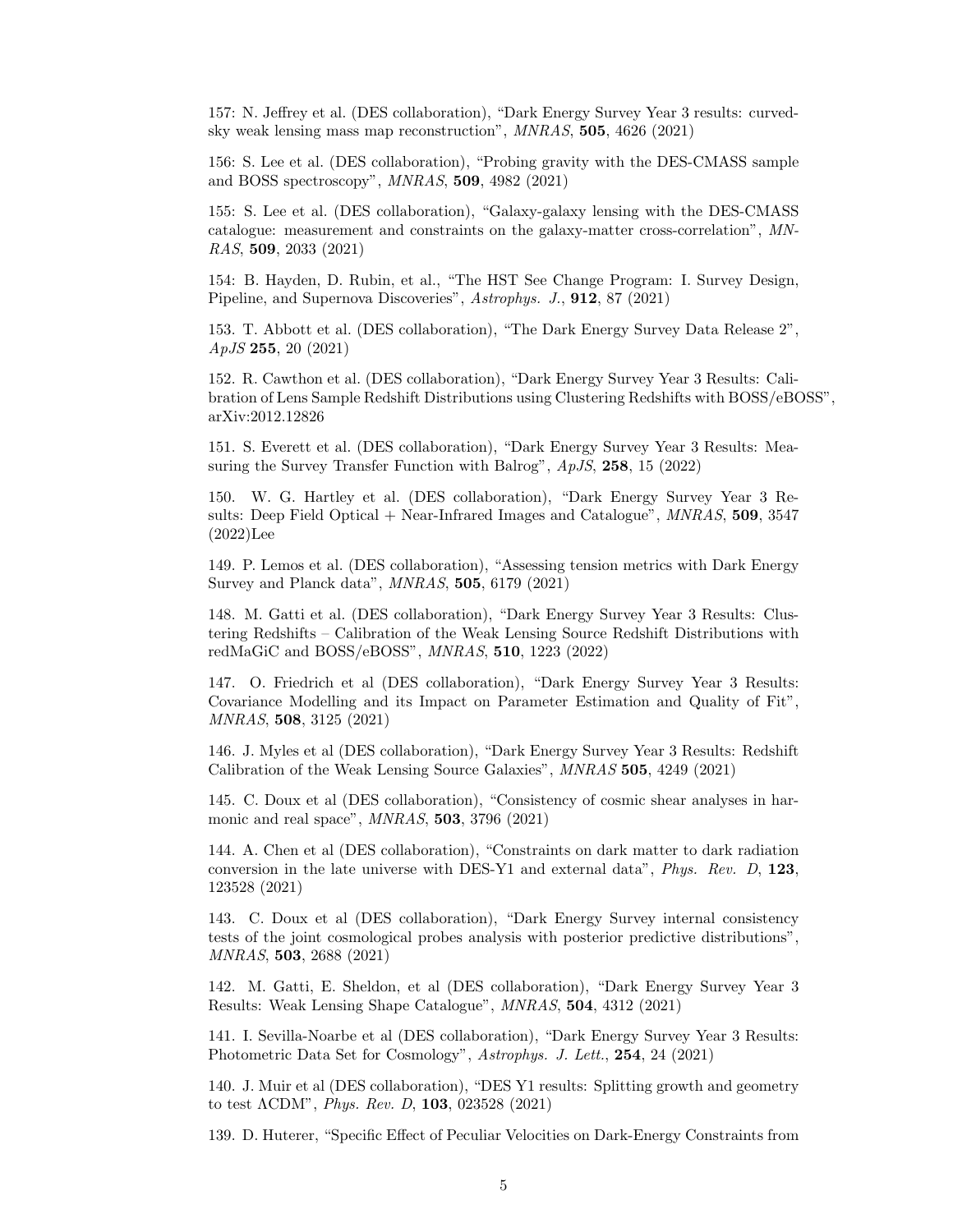Type Ia Supernovae", Astrophys. J. Lett., 904, L28 (2020)

138. C. To et al (DES collaboration), "Dark Energy Survey Year 1 Results: Cosmological Constraints from Cluster Abundances, Weak Lensing, and Galaxy Correlations", Phys. Rev. Lett., 126, 041301 (2021)

137. E. O. Nadler et al (DES collaboration), "Milky Way Satellite Census III: Constraints on Dark Matter Properties from Observations of Milky Way Satellite Galaxies", Phys. Rev. Lett., **126**, 091101 (2021)

136. H. J Huang, T. Eifler, R. Mandelbaum, G. Bernstein, A. Chen, A. Choi, J. García-Bellido, D. Huterer et al (DES collaboration), "Dark Energy Survey Year 1 Results: Constraining Baryonic Physics in the Universe", MNRAS, 502, 6010 (2021)

135. N. Weaverdyck and D. Huterer,"Mitigating contamination in LSS surveys: a comparison of methods", MNRAS, 503, 5061 (2021)

134. E. Macaulay et al (DES collaboration), "Weak Lensing of Type Ia Supernovae from the Dark Energy Survey", MNRAS, 496, 4051 (2020)

133. A. Palmese et al (DES collaboration), "A statistical standard siren measurement of the Hubble constant from the LIGO/Virgo gravitational wave compact object merger GW190814 and Dark Energy Survey galaxies", Astrophys. J., 900, L33 (2020)

132. A. Tanoglidis et al (DES collaboration), Shadows in the Dark: Low-Surface-Brightness Galaxies Discovered in the Dark Energy Survey", ApJS 252, 18 (2021)

131. T. Abbott et al (DES collaboration), "Dark Energy Survey Year 1 Results: Cosmological Constraints from Cluster Abundances and Weak Lensing", Phys. Rev. D, 102, 023509 (2020)

130. J. Muir, G. Bernstein, D. Huterer et al (DES collaboration), "Blinding multi-probe cosmological experiments", MNRAS, 494, 4454 (2020)

129. P. Vielzeuf, A. Kovacs, U. Demirbozan, P. Fosalba, E. Baxter, N. Hamaus, D. Huterer et al (DES collaboration), "Dark Energy Survey Year 1 Results: the lensing imprint of cosmic voids on the Cosmic Microwave Background", MNRAS,500, 464 (2020)

128. A.J. Shajib et al, "STRIDES: A 3.9 per cent measurement of the Hubble constant from the strongly lensed system DES J0408-5354", MNRAS, 494, 6072 (2020)

127. S.Adhikari and D. Huterer, "Super-CMB fluctuations can resolve the Hubble tension", Phys. Dark Univ., 28 (2020) 100539

126. J. Soltis, A. Farahi, D. Huterer and C.M. Liberato, "Percent-Level Test of Isotropic Expansion Using Type Ia Supernovae", Phys. Rev. Lett., 122, 191301 (2019)

125: D. Huterer, "Mapping the Universe with Dark Energy Survey", Int.J.Mod.Phys. A33 (2018) no.34, 1845015

124: E. Macaulay et al. (DES collaboration), "First Cosmological Results using Type Ia Supernovae from the Dark Energy Survey: Measurement of the Hubble Constant", MNRAS 486, 2184 (2019)

123: T.M.C. Abbott et al. (DES collaboration), "Cosmological Constraints from Multiple Probes in the Dark Energy Survey", Phys. Rev. D, 100, 071301 (2019)

122: T.M.C. Abbott et al. (DES collaboration), "Dark Energy Survey Year 1 Results: Constraints on Extended Cosmological Models from Galaxy Clustering and Weak Lensing", Phys. Rev. D, 100, 023505 (2019)

121. Y. Omori et al (DES collaboration) "Dark Energy Survey Year 1 Results: Cross-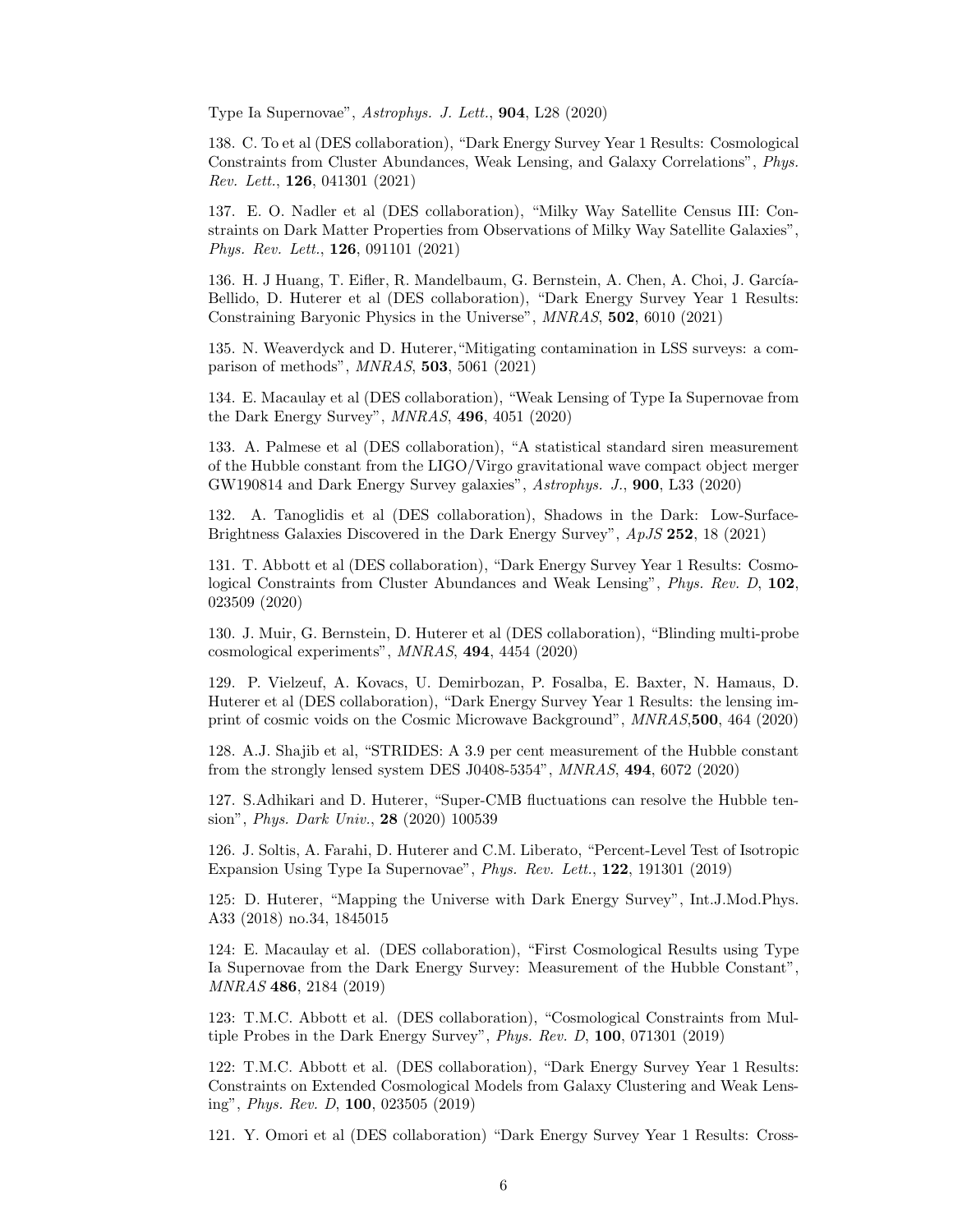correlation between DES Y1 galaxy weak lensing and SPT+Planck CMB weak lensing", Phys. Rev. D, 100, 043517 (2019)

120. Y. Omori et al (DES collaboration) "Dark Energy Survey Year 1 Results: tomographic cross-correlations between DES galaxies and CMB lensing from SPT+Planck", Phys. Rev. D, 100, 043501 (2019)

119. T.M.C. Abbott et al. (DES collaboration), "Dark Energy Survey Year 1 Results: Dark Energy Survey Year 1 Results: Joint Analysis of Galaxy Clustering, Galaxy Lensing, and CMB Lensing Two-point Functions", Phys. Rev. D, 100, 023541 (2019)

118. S. Adhikari and D. Huterer "A New Measure of Tension Between Experiments", JCAP, 01 (2019) 036

117. J. Muir, S. Adhikari and D. Huterer "The Covariance of CMB Anomalies", Phys. Rev. D, 98, 023521 (2018)

116. X. Li, N. Weaverdyck, S. Adhikari, D. Huterer, J. Muir, and H-Y. Wu "The Quest for the Inflationary Spectral Runnings in the Presence of Systematic Errors", Astrophys. J., 862, 137 (2018)

115. M. Troxel et al (DES collaboration), "Survey geometry and the internal consistency of recent cosmic shear measurements", MNRAS 479, 4498 (2018)

114. N. MacCrann et al (DES collaboration), "DES Y1 Results: Validating Cosmological Parameter Estimation Using Simulated Dark Energy Surveys", MNRAS 480, 4614 (2018)

113. T.M.C. Abbott et al. (DES collaboration), "Dark Energy Survey Year 1 Results: A Precise H0 Estimate from DES Y1, BAO, and D/H Data", MNRAS 480, 3879 (2018)

112. C. Guidorzi et al (18 authors) "Improved Constraints on H0 from a combined analysis of gravitational-wave and electromagnetic emission from GW170817", Astrophys. J., 851, L36 (2017)

111. B.P. Abbott et al (LIGO, DES etc collaborations), "A gravitational-wave standard siren measurement of the Hubble constant" Nature, 551, 85 (2017)

110. N. Weaverdyck, J. Muir and D. Huterer "Integrated Sachs-Wolfe map reconstruction in the presence of systematic errors", Phys. Rev. D, 97, 043515 (2018)

109. D. Huterer and D.L. Shafer, "Dark energy two decades after: Observables, probes, consistency tests", Rep. Prog. Phys. 81 (2018) 016901

108. M.A. Troxel et al. (DES collaboration), "Dark Energy Survey Year 1 Results: Cosmological Constraints from Cosmic Shear", Phys. Rev. D, 98, 043528 (2018)

107. T.M.C. Abbott et al. (DES collaboration), "Dark Energy Survey Year 1 Results: Cosmological Constraints from Galaxy Clustering and Weak Lensing", Phys. Rev. D, 98, 043526 (2018)

106. H.-Y. Wu and D. Huterer, "Sample variance in the local measurements of the Hubble constant", MNRAS, 471, 4946 (2017)

105. D. Huterer, D.L. Shafer, D. Scolnic and F. Schmidt, "Testing LCDM at the lowest redshifts with SN Ia and galaxy velocities", JCAP, 05 (2017) 015

104. A. Stark, C.J. Miller and D. Huterer, "Cosmology with Galaxy Cluster Phase Spaces", Phys. Rev. D, 96, 023543 (2017)

103. A. Kovács et al, "Imprint of DES super-structures on the Cosmic Microwave Background", MNRAS 465, 4166 (2017)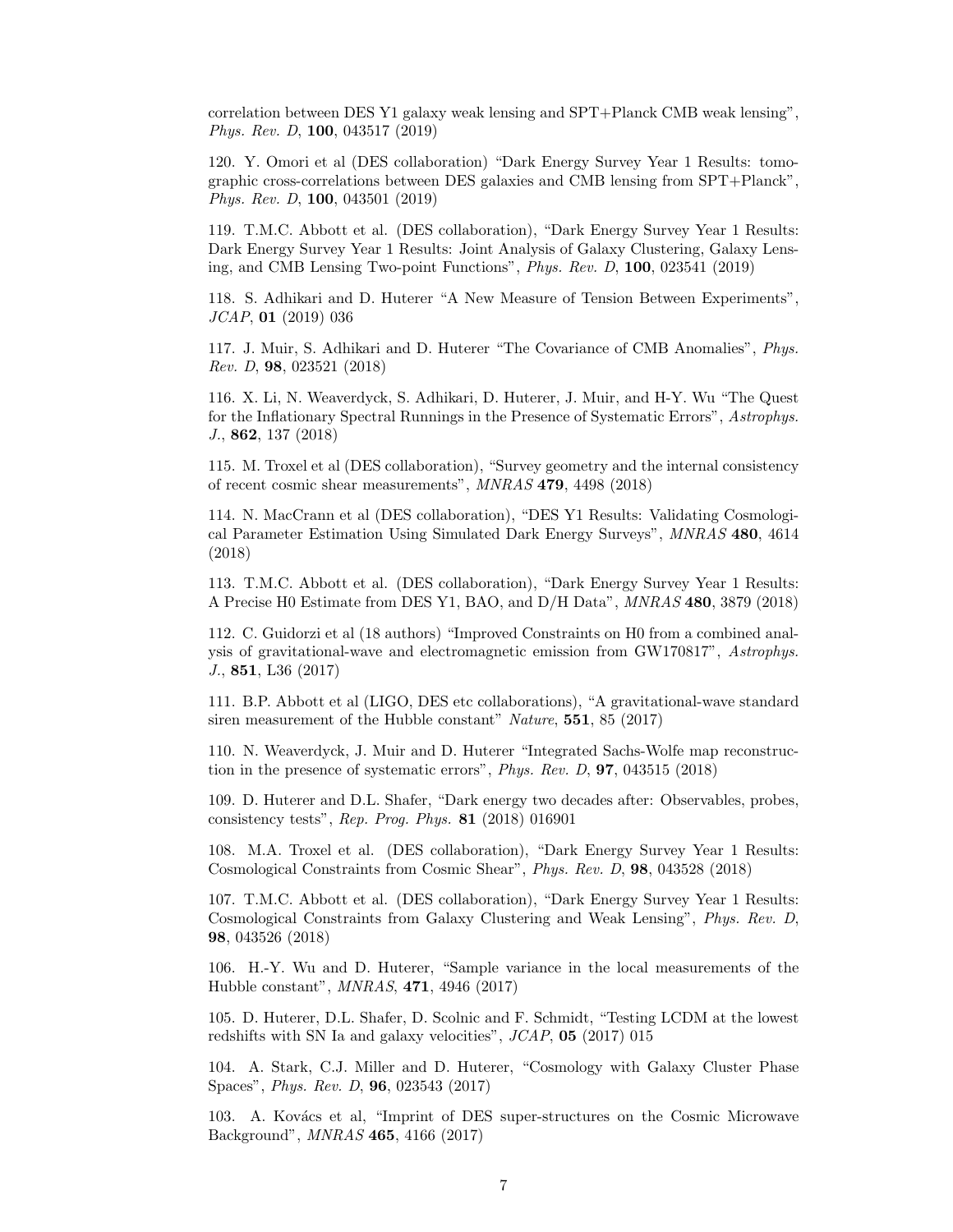102. N. MacCrann et al, "Inference from the small scales of cosmic shear with current and future Dark Energy Survey data", MNRAS 465, 2567 (2017)

101. C. Sanchez et al, "Cosmic Voids and Void Lensing in the Dark Energy Survey Science Verification Data", MNRAS 465, 746 (2016)

100. J. Muir and D. Huterer, "Peeling off the late Universe: Reconstructing the ISW map with galaxy surveys", Phys. Rev. D, 94, 043503 (2016)

99. E.J. Baxter et al, "Joint Measurement of Lensing-Galaxy Correlations Using SPT and DES SV Data", MNRAS 461, 4099 (2016)

98. D.J. Schwarz, C.J. Copi, D. Huterer and G.D. Starkman "CMB Anomalies after Planck", Class. and Quantum Gravity 33, Article ID 184001, (2016)

97. M. Yoon and D. Huterer, "Kinematic dipole detection with galaxy surveys: forecasts and requirements". Astrophys. J., 813, L18 (2015)

96. D. Huterer, D. L. Shafer and F. Schmidt, "No evidence for bulk velocity from type Ia supernovae", JCAP 12 (2015) 033

95. I. Jee, E. Komatsu, S. Suyu and D. Huterer, "Time-delay Cosmography: Increased Leverage with Angular Diameter Distances", JCAP 04 (2016) 031

94. T. Giannantonio et al (DES collaboration), "CMB lensing tomography with the DES Science Verification galaxies", MNRAS 456, 3213 (2016)

93. D. Schwarz et al., "Testing foundations of modern cosmology with SKA all-sky surveys", PoS AASKA14, 32 (2015)

92. J. Bielefeld, D. Huterer and E. Linder, "Cosmological Leverage from the Matter Power Spectrum in the Presence of Baryon and Nonlinear Effects", JCAP 05 (2015) 023

91. E.J. Ruiz and D. Huterer, "Banana Split: Testing the Dark Energy Consistency with Geometry and Growth", Phys. Rev. D, 91, 063009 (2015)

90. D. L. Shafer and D. Huterer, "Multiplicative errors in the galaxy power spectrum: self-calibration of unknown photometric systematics for precision cosmology", MNRAS 447, 2961 (2015)

89. M. Yoon, D. Huterer, C. Gibelyou, A. Kovacs and I. Szapudi, "Dipolar modulation in number counts of WISE-2MASS sources", MNRAS 445, L60 (2014)

88. A. Evrard, P. Arnault, D. Huterer and A. Farahi, "A Model for Multi-property Galaxy Cluster Statistics", MNRAS 441, 3562 (2014)

87. D. Shafer and D. Huterer, "Chasing the phantom: A closer look at type Ia supernovae and the dark energy equation of state", Phys. Rev. D 89, 063510 (2014)

86. C.J. Copi, D. Huterer , D.J. Schwarz, and G.D. Starkman, "Large-Scale Alignments from WMAP and Planck", MNRAS, 449, 3458 (2015)

85. C.J. Copi, D. Huterer , D.J. Schwarz, and G.D. Starkman, "Lack of large-angle TT correlations persists in WMAP and Planck", MNRAS, 451, 2978 (2015)

84. B. Jain et al, "Novel Probes of Gravity and Dark Energy", submitted to Astroparticle Physics (arXiv:1309.5384)

83. S. Dodelson et al, "Dark Energy and CMB", Astropart. Phys., 63, 1 (2015)

82. D. Huterer et al, "Growth of Cosmic Structure: Probing Dark Energy Beyond the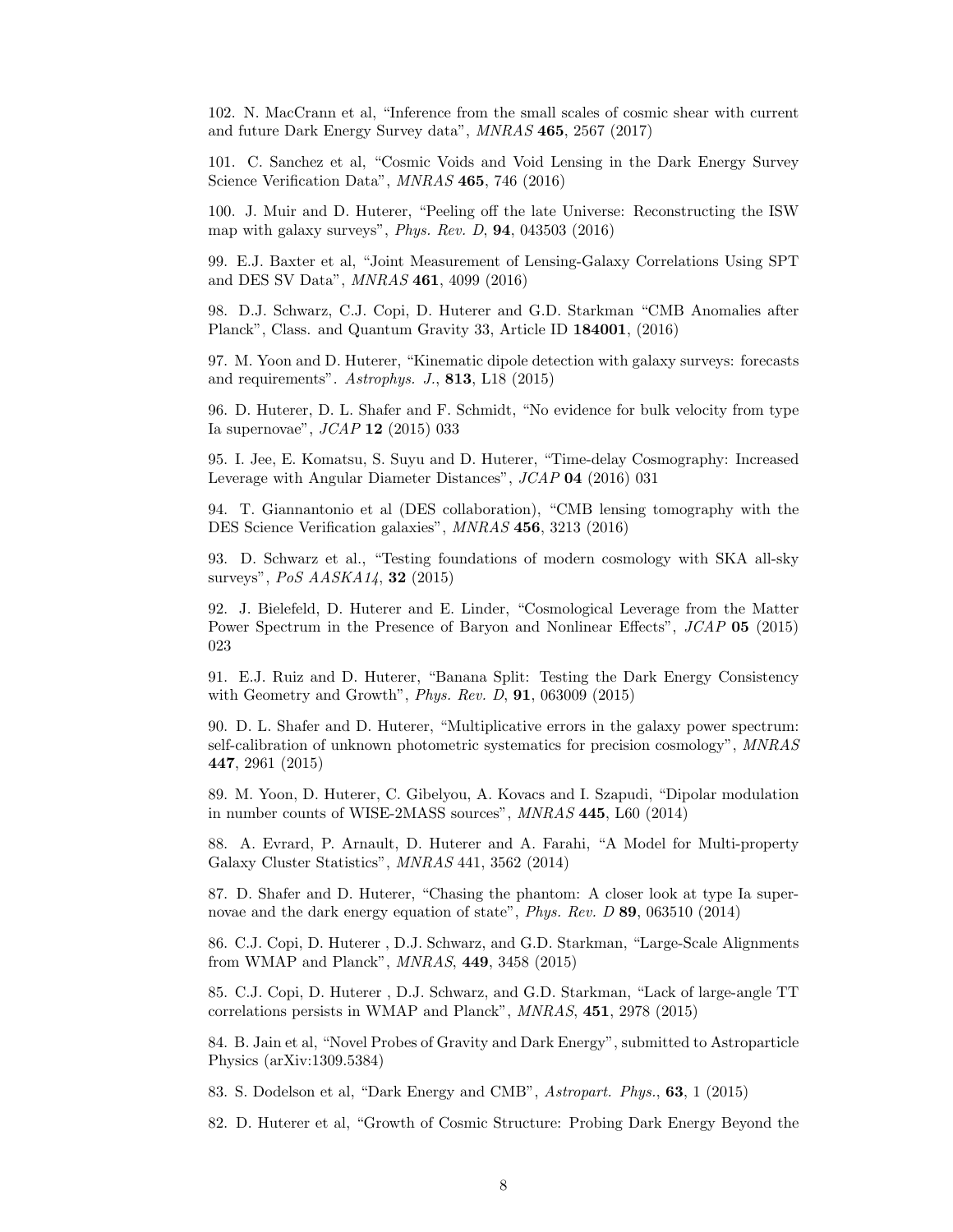Expansion", Astropart. Phys., 63, 23 (2015)

81. J. Newman et al, "Spectroscopic Needs for Imaging Dark Energy Experiments: Photometric Redshift Training and Calibration", Astropart. Phys., 63, 81 (2015)

80. C.J. Copi, D. Huterer , D.J. Schwarz, and G.D. Starkman, "Large-Angle CMB Suppression and Polarisation Predictions", MNRAS, 434, 3590 (2013)

79. W. Fang, A. Becker, D. Huterer, and E. Lim, "Joint Minkowski Functionals and Bispectrum Constraints on Non-Gaussianity in the CMB", Phys. Rev. D 88, 041302 (2013)

78. H.-Y. Wu and D. Huterer, "Impact of systematic uncertainties in N-body simulations on the precision cosmology from galaxy clustering", MNRAS, 434, 2256 (2013)

77. D. Huterer, C. Cunha and W. Fang, "Calibration errors unleashed: effects on cosmological parameters and requirements for large-scale structure surveys", MNRAS, 432, 2945 (2013)

76. A. Becker and D. Huterer, "First constraints on the running of non-Gaussianity", Phys. Rev. Lett., 109, 121302 (2012)

75. E. Ruiz, D. Shafer, D. Huterer, and A. Conley, "Principal components of dark energy with SNLS supernovae: the effects of systematic errors", *Phys. Rev. D* 86, 103004 (2012)

74. C. Cunha, D. Huterer, H. Lin, M. Busha and R. Wechsler, "Spectroscopic failures in photometric redshift calibration: cosmological biases and survey requirements", MNRAS, 444, 129 (2014)

73. A. Becker, D. Huterer, and K. Kadota, "Constraining Scale-Dependent Non-Gaussianity with Future Large-Scale Structure and the CMB", JCAP 12 (2012) 034

72. C. Gibelyou and D. Huterer, "Dipoles in the Sky", MNRAS, 427, 1994 (2012)

71. C. Cunha, D. Huterer, M. Busha and R. Wechsler, "Sample variance in photometric redshift calibration: cosmological biases and survey requirements ", MNRAS, 423, 909 (2012)

70. E. Calabrese, D. Huterer, E.V. Linder, A. Melchiorri, and L. Pagano, "Limits on Dark Radiation, Early Dark Energy, and Relativistic Degrees of Freedom", Phys. Rev. D, 83, 023504 (2011)

69. C.J. Copi, D. Huterer , D.J. Schwarz, and G.D. Starkman, "Bias in low-multipole CMB reconstructions", MNRAS, 418, 505 (2011)

68. M. March, R. Trotta, L. Amendola and D. Huterer, "Robustness to systematics for future dark energy probes", MNRAS, 415, 143 (2011)

67. M. Mortonson, W. Hu and D. Huterer, "Simultaneous Falsification of LambdaCDM and Quintessence with Massive, Distant Clusters", Phys. Rev. D, 83, 023015 (2011)

66. E. Calabrese, R. de Putter, D. Huterer, E.V. Linder and A. Melchiorri, "Future CMB Constraints on Early, Cold, or Stressed Dark Energy", Phys. Rev. D, 83, 023011 (2011)

65. S. Shandera, N. Dalal and D. Huterer, "A generalized local ansatz and its effect on halo bias", *JCAP* **03** (2011) 017

64. C. Zunckel, D. Huterer and G.D. Starkman, "Testing the statistical isotropy of large scale structure with multipole vectors", Phys. Rev. D, 84, 043005 (2011)

63. A. Becker, D. Huterer and K. Kadota, "Scale-Dependent Non-Gaussianity as a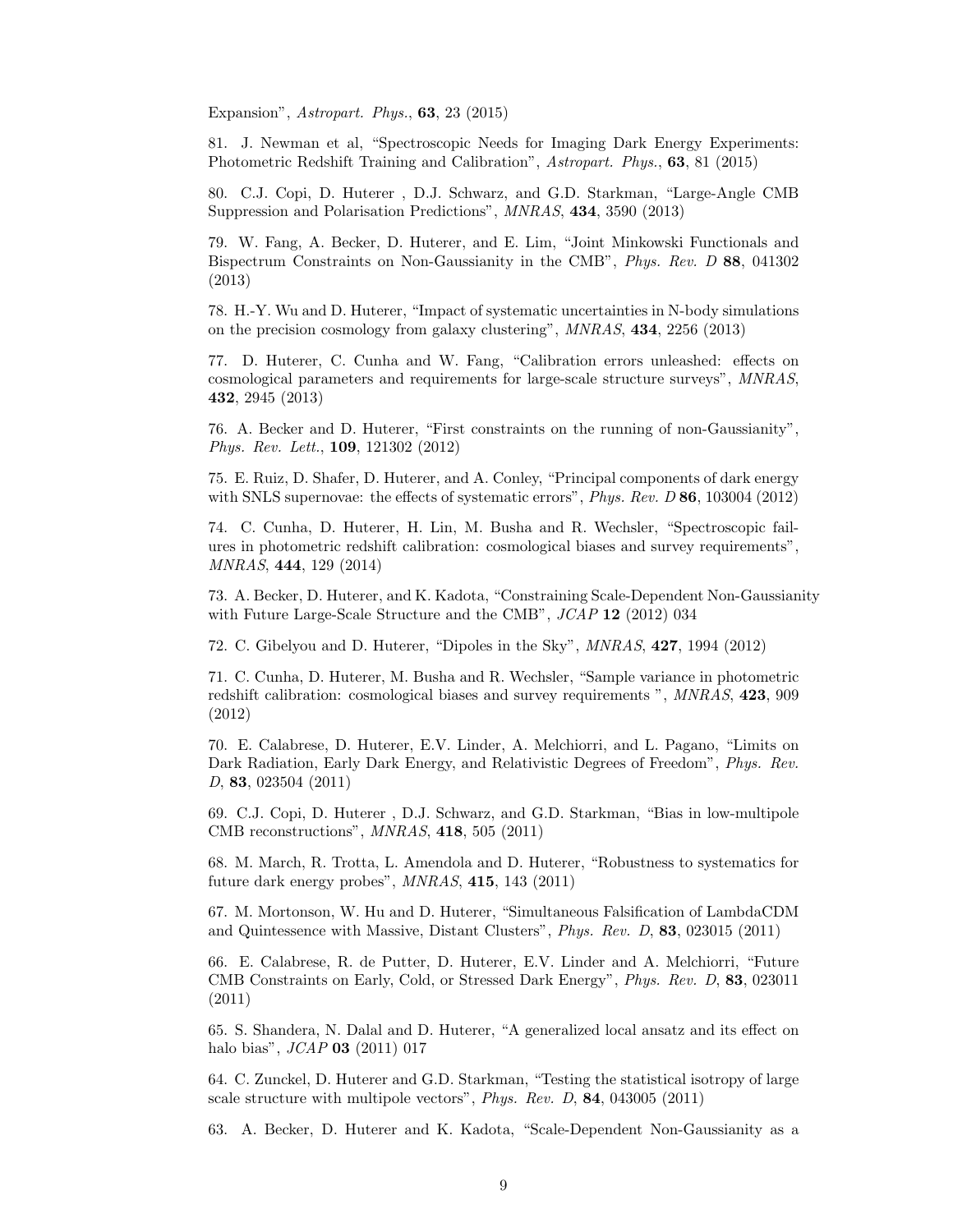Generalization of the Local Model", JCAP 01 (2011) 006

62. C. Gibelyou, D. Huterer and W. Fang, "Detectability of large-scale power suppression in the galaxy distribution", Phys. Rev. D, 82, 013009 (2010)

61. C.J. Copi, D. Huterer , D.J. Schwarz, and G.D. Starkman, "Large-scale anomalies in the CMB", Adv. Astronomy, Vol. 2010, Article ID 847541 (2010)

60. D. Sarkar, D. Huterer, C.J. Copi, G.D. Starkman and D.J. Schwarz, "Missing Power vs low-l Alignments in the Cosmic Microwave Background: No Correlation in the Standard Cosmological Model", Astroparticle Phys., 34, 591 (2010)

59. M. Mortonson, D. Huterer and W. Hu, "Figures of merit for present and future dark energy probes", Phys. Rev. D, 82, 063004 (2010)

58. C. Cunha, D. Huterer and O. Doré, "Primordial non-Gaussianity from the covariance of galaxy cluster counts", Phys. Rev. D, 82, 023004 (2010)

57. A. Hearin, A. Zentner, Z. Ma, and D. Huterer, "A General Study of The Influence of Catastrophic Photometric Redshift Errors on Cosmology with Cosmic Shear Tomography" Astrophys. J., 720, 1351 (2010)

56. R. de Putter, D. Huterer and E. Linder, "Measuring the Speed of Dark: Detecting Dark Energy Perturbations", Phys. Rev. D, 82, 023004 (2010)

55. D. Huterer, "Weak lensing, dark matter and dark energy", Gen. Rel. Grav., 42, 2177 (2010)

54. M. Mortonson, W. Hu and D. Huterer, "Testable dark energy predictions from current data", Phys. Rev. D, 81, 063007 (2010)

53. R. Zhang and D. Huterer, "Disks in the sky: A reassessment of the WMAP 'cold spot' ", Astroparticle Phys., 33, 69 (2010)

52. M. Mortonson, W. Hu and D. Huterer, "Hiding dark energy transitions at low redshift", Phys. Rev. D, 79, 067301 (2009)

51. C. Cunha, D. Huterer and J.A. Frieman, "Constraining Dark Energy with Clusters: Complementarity with Other Probes", Phys. Rev. D, 80, 064532 (2009)

50. Bernstein and D. Huterer, "Catastrophic photometric redshift errors: weak lensing survey requirements", G MNRAS, 401, 1399 (2010)

49. D. Huterer, "The Road to Dark Energy", Mod. Phys. Lett., 23, 1346 (2008)

48. M. Mortonson, W. Hu and D. Huterer, "Falsifying paradigms for cosmic acceleration", Phys. Rev. D, 79, 023004 (2008)

47. C.J. Copi, D. Huterer , D.J. Schwarz, and G.D. Starkman, "No large-angle correlations on the non-Galactic microwave sky", MNRAS, 399, 295 (2009)

46. K.M. Smith and D. Huterer, "No Evidence for the Cold Spot in the NVSS Radio Survey", MNRAS, 403, 2 (2010)

45. J. Frieman, M. Turner and D. Huterer, "Dark Energy and the Accelerating Universe", Ann. Rev. Astro. Astrophys., 46, 385 (2008)

44. G. Zhao, D. Huterer and X. Zhang, "High-resolution temporal constraints on the dynamics of dark energy", Phys. Rev. D, 77, 121302 (2008)

43. N. Dalal, O. Doré, D. Huterer and A. Shirokov, "The imprints of primordial nongaussianities on large-scale structure: scale dependent bias and abundance of virialized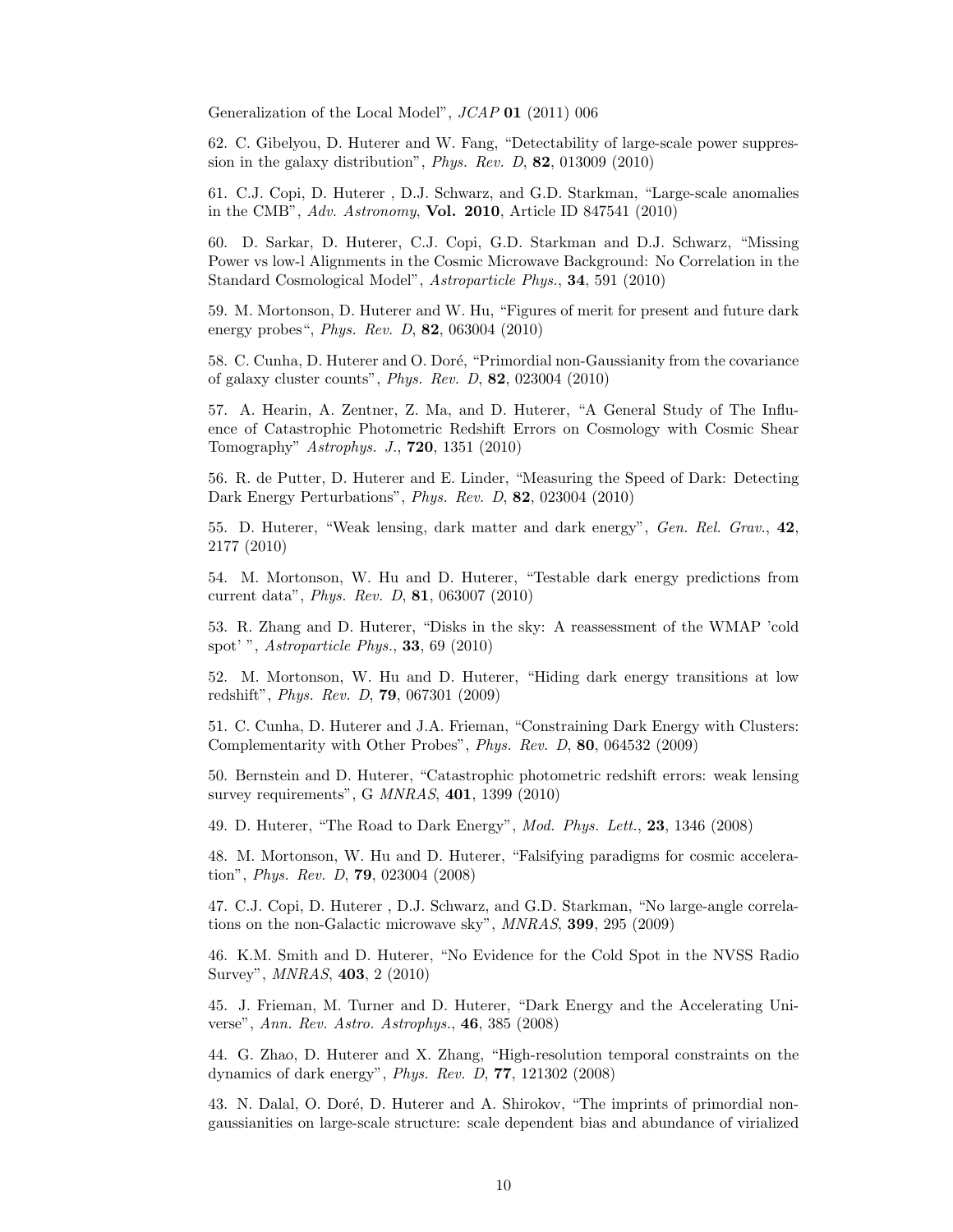objects", Phys. Rev. D, 77, 123514 (2008)

42. M.S. Turner and D. Huterer, "Cosmic Acceleration, Dark Energy and Fundamental Physics", J. Phys. Soc. Jpn. 76, 111015 (2007)

41. L.M. Krauss, K. Jones-Smith and D. Huterer, "Dark Energy, A Cosmological Constant, and Type Ia Supernovae", New Journal of Physics, 9. 141 (2007)

40. P.-S. Corasaniti, D. Huterer and A. Melchiorri, "Exploring the Dark Energy Redshift Desert with the Sandage-Loeb Test", Phys. Rev. D, 75, 062001 (2007)

39. D. Huterer and H.V. Peiris, "Dynamical behavior of generic quintessence potentials: constraints on key dark energy observables", Phys. Rev. D, 75, 083503 (2007)

38. D. Huterer and E.V. Linder, "Separating Dark Physics from Physical Darkness: Minimalist Modified Gravity vs. Dark Energy", Phys. Rev. D, 75, 023519 (2007)

37. W. Hu, D. Huterer and K. Smith, "Supernovae, Lensed CMB and Dark Energy", Astrophys. J. Lett., 650, L13 (2006)

36. C.J. Copi, D. Huterer , D.J. Schwarz, and G.D. Starkman, "The Uncorrelated Universe: Statistical Anisotropy and the Vanishing Angular Correlation Function in WMAP Years 1-3", Phys. Rev. D, 75, 023507 (2007)

35. A. Cooray, D. Huterer and D. Holz, "Problems with Small Area Surveys: Lensing Covariance of Supernova Distance Measurements" Phys. Rev. Lett., 96, 021301 (2006)

34. A. Cooray, D. Holz and D. Huterer, "Cosmology from supernova magnification maps" Astrophys. J. Lett., 637, L77 (2006)

33. C. Gordon, W. Hu, D. Huterer and T. Crawford, "Spontaneous Isotropy Breaking: A Mechanism for CMB Multipole Alignments" Phys. Rev. D., 72, 103002 (2005)

32. C.J. Copi, D. Huterer , D.J. Schwarz, and G.D. Starkman, "On the large-angle anomalies of the microwave sky", MNRAS, 367, 79 (2006)

31. Z. Ma, W. Hu and D. Huterer, "Effect of Photometric Redshift Errors on Weak Lensing Tomography" Astrophys. J., 363, 21 (2006)

30. D. Huterer, M. Takada, G. Bernstein and B. Jain, "Systematic Errors in Future Weak Lensing Surveys: Requirements and Prospects for Self-Calibration", MNRAS, 366, 101 (2006)

29. E. Linder and D. Huterer, "How Many Dark Energy Parameters?", Phys. Rev. D., 72, 043509 (2005)

28. D. Huterer and M. White, "Nulling Tomography with Weak Gravitational lensing" Phys. Rev. D., 72, 043002 (2005)

27. D. Huterer and M. Takada, "Calibrating the Nonlinear Matter Power Spectrum: Requirements for Future Weak Lensing Surveys", Astroparticle Phys., 23, 369 (2005)

26. D. Huterer and T. Vachaspati, "Distribution of Singularities in the Cosmic Microwave Background Polarization", Phys. Rev. D, 72, 043004 (2005)

25. SNAP collaboration, "Supernova / Acceleration Probe: A Satellite Experiment to Study the Nature of the Dark Energy", PASP, submitted (astro-ph/0405232)

24. D. Huterer, C.R. Keeton and C.-P. Ma, "Effects of Ellipticity and Shear on Gravitational Lens Statistics", Astrophys. J., 624, 34 (2005)

23. D. Huterer and A. Cooray, "Uncorrelated Estimates of Dark Energy Evolution",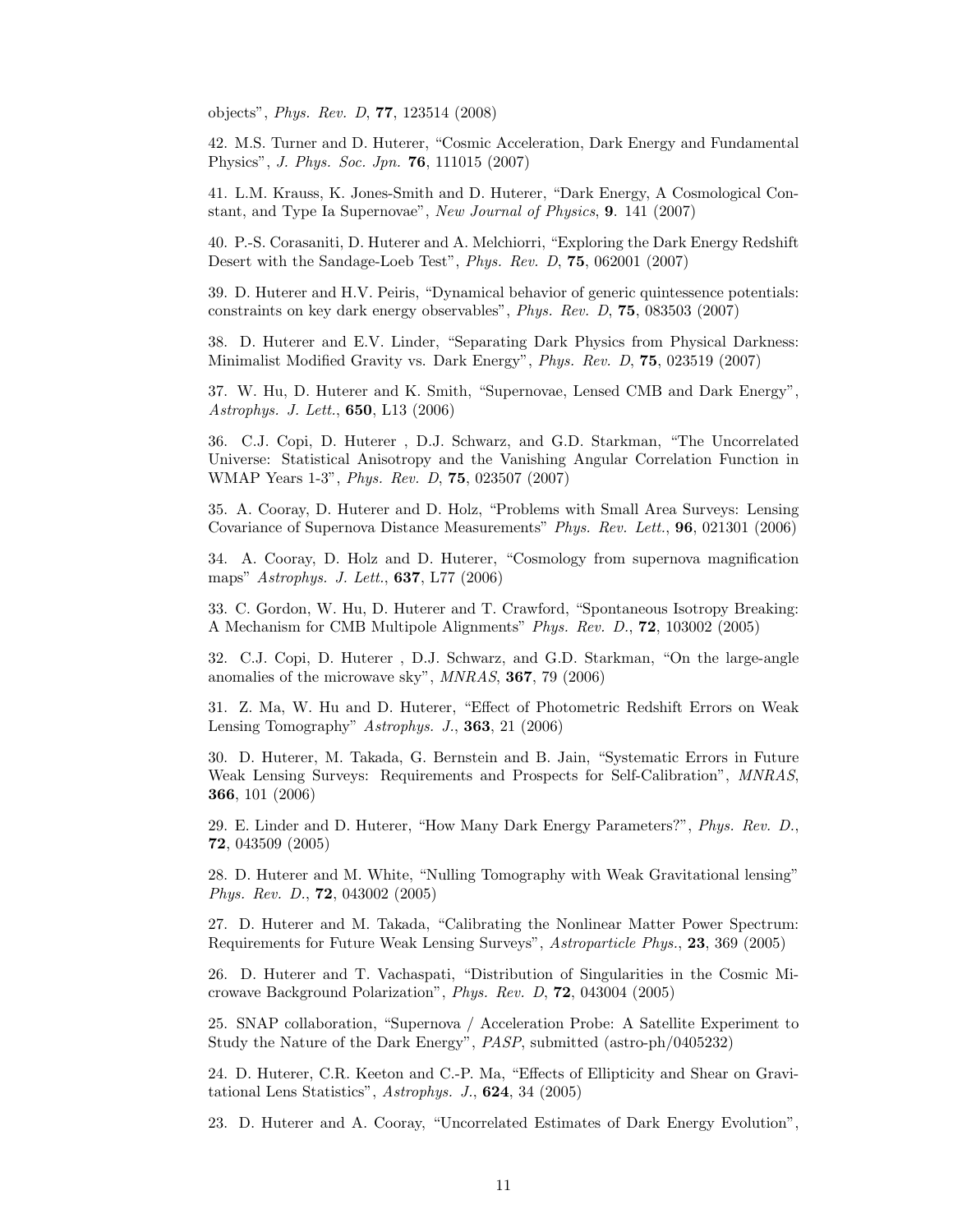Phys. Rev. D., 71, 023506 (2005)

22. D.J. Schwarz, G.D. Starkman, D. Huterer and C.J. Copi, "Is the low- $\ell$  microwave background cosmic?", Phys. Rev. Lett., 93, 221301 (2004)

21. "Redshift Accuracy Requirements for Future Supernova and Number Count Surveys", D. Huterer, A. Kim, L.M. Krauss and T. Broderick, Astrophys. J., 615, 595 (2004)

20. "Multipole Vectors—a new representation of the CMB sky and evidence for statistical anisotropy or non-Gaussianity at  $2 \leq \ell \leq 8$ ", C.J. Copi, D. Huterer and G.D. Starkman, Phys. Rev. D, 70, 043515 (2004)

19. D. Huterer and C.-P. Ma, "Constraints on Dark Energy and the Inner Cluster Mass Profile from Strong Lensing Statistics", Astrophys. J., 600, L7 (2004)

18. D. Huterer and T. Vachaspati, "Gravitational Lensing by Cosmic Strings in the Era of Wide-Field Surveys", Phys. Rev. D, 68, 041301(R) (2003)

17. J. Rhodes et al., "Weak Lensing from Space I: Prospects for the Supernova/Acceleration Probe ", Astroparticle. Phys. 20, 377 (2004)

16. A. Cooray, D. Huterer and D. Baumann, "Growth Rate of Large Scale Structure as a powerful probe of Dark Energy", Phys. Rev. D, 69, 027301 (2004)

15. A.N. Davis, D. Huterer and L.M. Krauss, "Strong Lensing Constraints on the Luminosity Function and Density Profile of Elliptical Galaxies", MNRAS, 344, 1029 (2003)

14. D. Huterer and E. Linder, "Why Supernovae at  $z > 1$  are needed to Probe Dark Energy", Phys. Rev. D, 67, 081303 (2003)

13. J. Frieman, D. Huterer, E. Linder and M. Turner, "Probing Dark Energy with Supernovae: Exploiting Complementarity with the Cosmic Microwave Background", Phys. Rev. D, 67, 083505 (2003)

12. D. Huterer and G.D. Starkman, "Parameterization of Dark-Energy Properties: a Principal-Component Approach", Phys. Rev. Lett, 90, 031301 (2003)

11. "Weak Lensing as a Calibrator of the Cluster Mass-Temperature Relation", D. Huterer and M. White, Astrophys. J., 578, L95 (2002)

10. D. Huterer, G.D. Starkman and M. Trodden, "Is the Universe Inflating? Dark Energy and the Future of the Universe", Phys. Rev. D, 66, 043511 (2002)

9. D. Huterer, "Weak Lensing and Dark Energy", Phys. Rev. D, 62, 063001 (2002)

8. A. Cooray, W. Hu, D. Huterer and M. Joffre, "Measuring Angular Diameter Distances through Halo Clustering", Astrophys. J. 557, L7 (2001)

7. D. Huterer and M.S. Turner, "Probing Dark Energy: Methods and Strategies", Phys. Rev. D, 64, 123527 (2001)

6. D. Huterer, L. Knox and R.C. Nichol, "The Angular Power Spectrum of EDSGC galaxies", Astrophys. J., 555, 547 (2001)

5. D. Huterer, and M.S. Turner, "On the Degree of Scale Invariance of Inflationary Perturbations", Phys. Rev. D 62, 063503 (2000)

4. "Prospects for Probing the Dark Energy via Supernova Distance Measurements", D. Huterer and M.S. Turner, Phys. Rev. D 60, 081301 (1999)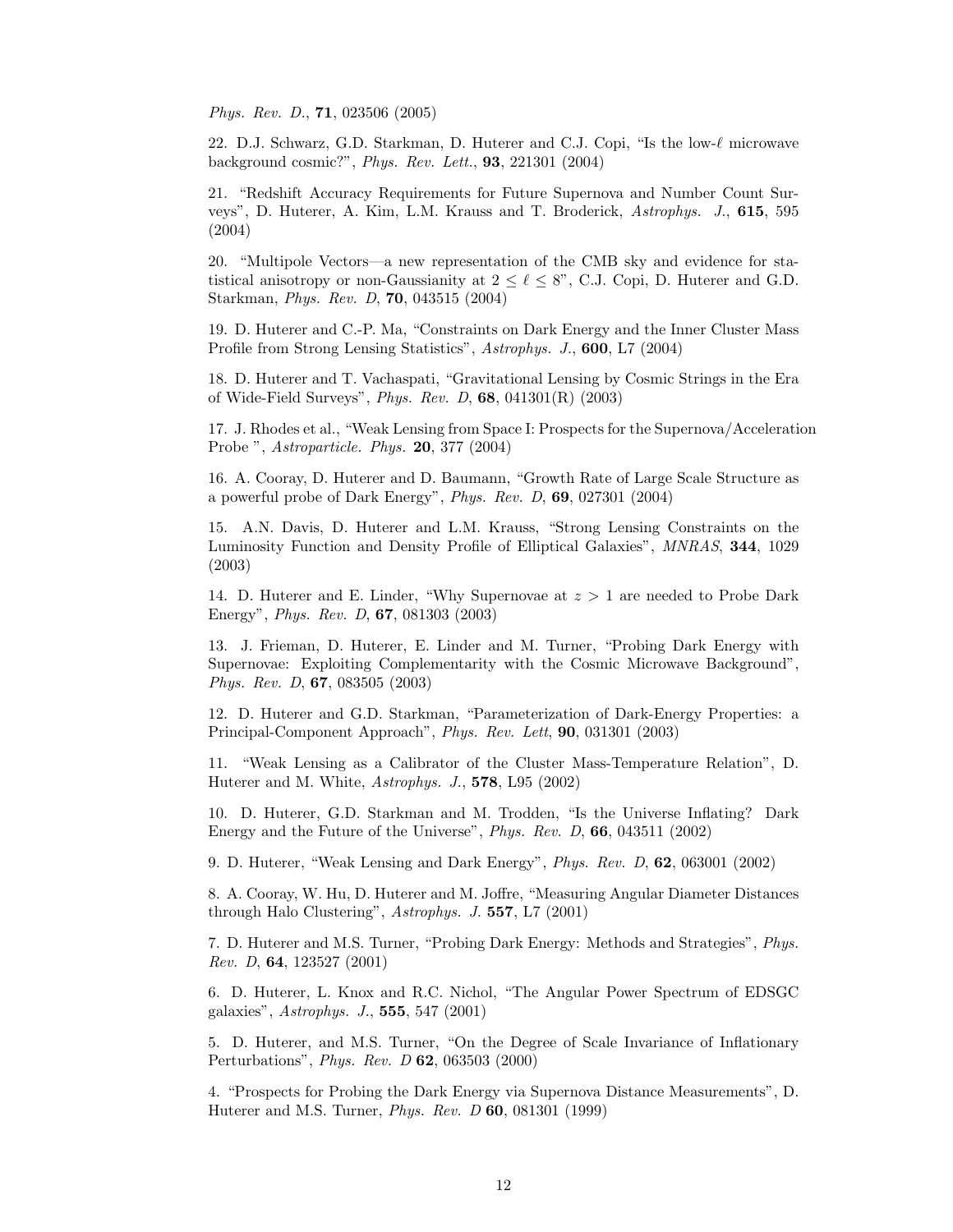3. A.R. Cooray and D. Huterer, "Gravitational Lensing as a Probe of Quintessence", Astrophys. J. 513, L95 (1999)

2. D. Huterer, K.I. Paularena and A. Szabo, "Observation and Analysis of Selected IMP 8 and WIND Bow Shock Crossings in Late 1994", J. Geophys. Res. 102 A9, 19761 (1997)

1. D. Huterer, D.D. Sasselov and P.L. Schechter, "Distances to Nearby Galaxies: Combining Fragmentary Data Using Four Different Methods", Astron. J. 110, 2705 (1995)

Articles 20. T. Abbott et al (DES collaboration), "The Dark Energy Survey Data Release 2", not Refereed arXiv:2101.05765

> 19. T.M.C. Abbott et al (DES collaboration), "The Dark Energy Survey Data Release 1", (arXiv:1801.03181)

> 18. The DESI Collaboration, "The DESI Experiment Part II: The Instrument Design", arXiv:1611.00037

> 17. The DESI Collaboration, "The DESI Experiment Part I: Science, Targeting, and Survey Design", arXiv:1611.00036

> 16. M. Alvarez et al., "Testing Inflation with Large Scale Structure: Connecting Hopes with Reality", arXiv:1412.4671

> 15. K.A. Hinton, A. Becker and D. Huterer, "A User-Friendly Dark Energy Model Generator", arXiv:1506.05088

> 14. C.J. Copi, D. Huterer , D.J. Schwarz, and G.D. Starkman, "The Oddly Quiet Universe: How the CMB Challenges Cosmology's Standard Model" (arXiv:1201.2459)

13. D. Schlegel et al. (142 authors), "The BigBOSS Experiment", arXiv:1106.1706

12. D. Huterer, E. Komatsu and S. Shandera, "Testing the Gaussianity and Statistical Isotropy of the Universe", arXiv:1012.3744

11. D. Huterer, "The Accelerating Universe", Invited book chapter (ed. D. Goodstein), arXiv:1010.1162

10. D. Huterer, "Falsifying Paradigms for Cosmic Acceleration", Nucl. Phys. Proc. Suppl. 194, 239 (2009)

9. A. Albrecht et al., "Findings of the Joint Dark Energy Mission Figure of Merit Science Working Group", http://jdem.gsfc.nasa.gov/fomswg.html, arXiv:0901.0721

8. D. Huterer, "Why is the Solar System Cosmically Aligned?", Astronomy, December 2007

7. "Mysteries at Universe's Largest Observable Scales", D. Huterer (Proceedings from the Workshop on Fundamental Physics with Cosmic Microwave Background Radiation, Irvine CA, April 2006), New Astronomy Reviews, 50, 868 (2006) (astro-ph/0608318)

6. "Probing Dark Energy via Weak Gravitational Lensing with the SuperNova Acceleration Probe (SNAP)", SNAP collaboration, White paper to the Dark Energy Task Force (astro-ph/0507460)

5. "Supernova Acceleration Probe: Studying Dark Energy with Type Ia Supernovae", SNAP collaboration, White paper to the Dark Energy Task Force (astro-ph/0507459)

4. "Seeing the Nature of the Accelerating Physics: It's a SNAP", SNAP collaboration,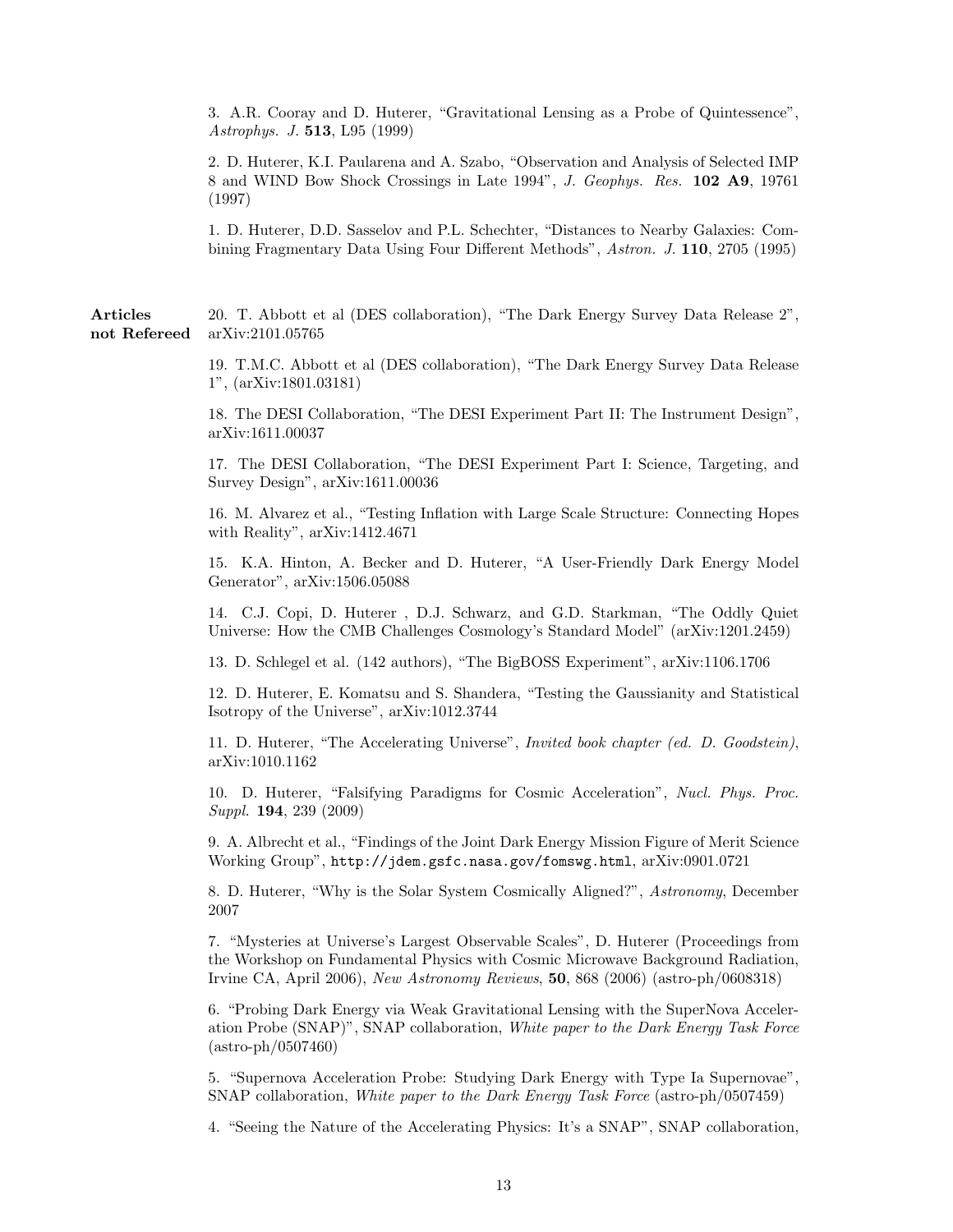White paper to the Dark Energy Task Force (astro-ph/0507458)

3. "Constraints on Dark Energy and Its Models", D. Huterer, E. V. Linder and J. Weller, Yellow Book on Dark Energy, SNOWMASS 2001, eds. E. V. Linder

2. "Constraining the Properties of Dark Energy", D. Huterer and M.S. Turner, proceedings of 20th Texas Symposium on Relativistic Astrophysics (astro-ph/0103175)

1. "Optimal Supernova Search Strategies", D. Huterer and M.S. Turner, in the proceedings of Dark Matter 2000, ed. D. Cline (astro-ph/0006419)

| <b>Invited Talks</b> | Laboratório Interinstitucional de e-Astronomia, Brazil (virtual, colloquium) |                    |
|----------------------|------------------------------------------------------------------------------|--------------------|
| and Lectures         | "Cosmological Principle" workshop (virtual, plenary)                         | Oct 2021           |
| (since 2009)         | Yale University, Astronomy Dept (virtual colloquium)                         | Sep 2021           |
|                      | Sharif University, Iran (virtual)                                            | Apr 2021           |
|                      | ESO/MPA Joint Colloquium, Germany (colloquium)<br>Nov 2020                   |                    |
|                      | Max-Planck Institute for Astrophysics, Germany                               |                    |
|                      | Lehigh University (colloquium)                                               |                    |
|                      | University of Waterloo, Canada (colloquium)                                  | Oct 2019           |
|                      | 12th Great Lakes Cosmology Workshop, Rochester                               | Aug 2019           |
|                      | New Directions in Philosophy of Cosmology Conference, Irvine                 | Mar 2019           |
|                      | Oakland University (colloquium)                                              | Jan 2019           |
|                      | University of North Carolina (colloquium)                                    | Oct 2018           |
|                      | KICP, Chicago                                                                | Oct 2018           |
|                      | Niš, Serbia                                                                  | Jun 2018           |
|                      | Belgrade, Serbia                                                             | $\rm Jun$ $\,2018$ |
|                      | UMass Lowell (colloquium)                                                    | Feb 2018           |
|                      | Case Western Reserve University (colloquium)                                 | Dec 2017           |
|                      | SUNY Buffalo (colloquium)                                                    | Sep 2017           |
|                      | MIT (colloquium)                                                             | May 2017           |
|                      | Harvard University                                                           | Nov 2016           |
|                      | Washington University, St. Louis                                             | Nov 2016           |
|                      | Ohio State University                                                        | Mar 2016           |
|                      | Great Lakes Planetarium Assoc., Grand Rapids, MI                             | Oct 2015           |
|                      | COSMO-15 workshop, Warsaw, Poland                                            | Sep 2015           |
|                      | University College, London, UK                                               | Jul 2015           |
|                      | Kloster Irsee, Germany                                                       | $\rm Jun$ $\,2015$ |
|                      | Université Paris Diderot, Paris, France                                      | Jun 2015           |
|                      | Norditta Institute, Stockholm, Sweden                                        | Jun 2015           |
|                      | Olympian workshop, Parelia Katerini, Greece                                  | May 2015           |
|                      | Bielefeld University, Bielefeld, Germany                                     | Apr 2015           |
|                      | Heidelberg University, Heidelberg, Germany                                   | Apr 2015           |
|                      | Max-Planck Institute for Astrophysics, Garching, Germany                     | Apr 2015           |
|                      | Lorenz Center, Leiden, Netherlands                                           | Feb $2015$         |
|                      | Workshop on primordial physics, CITA, Toronto                                | Oct 2014           |
|                      | Institute for Advanced Study, Princeton                                      | Sep 2014           |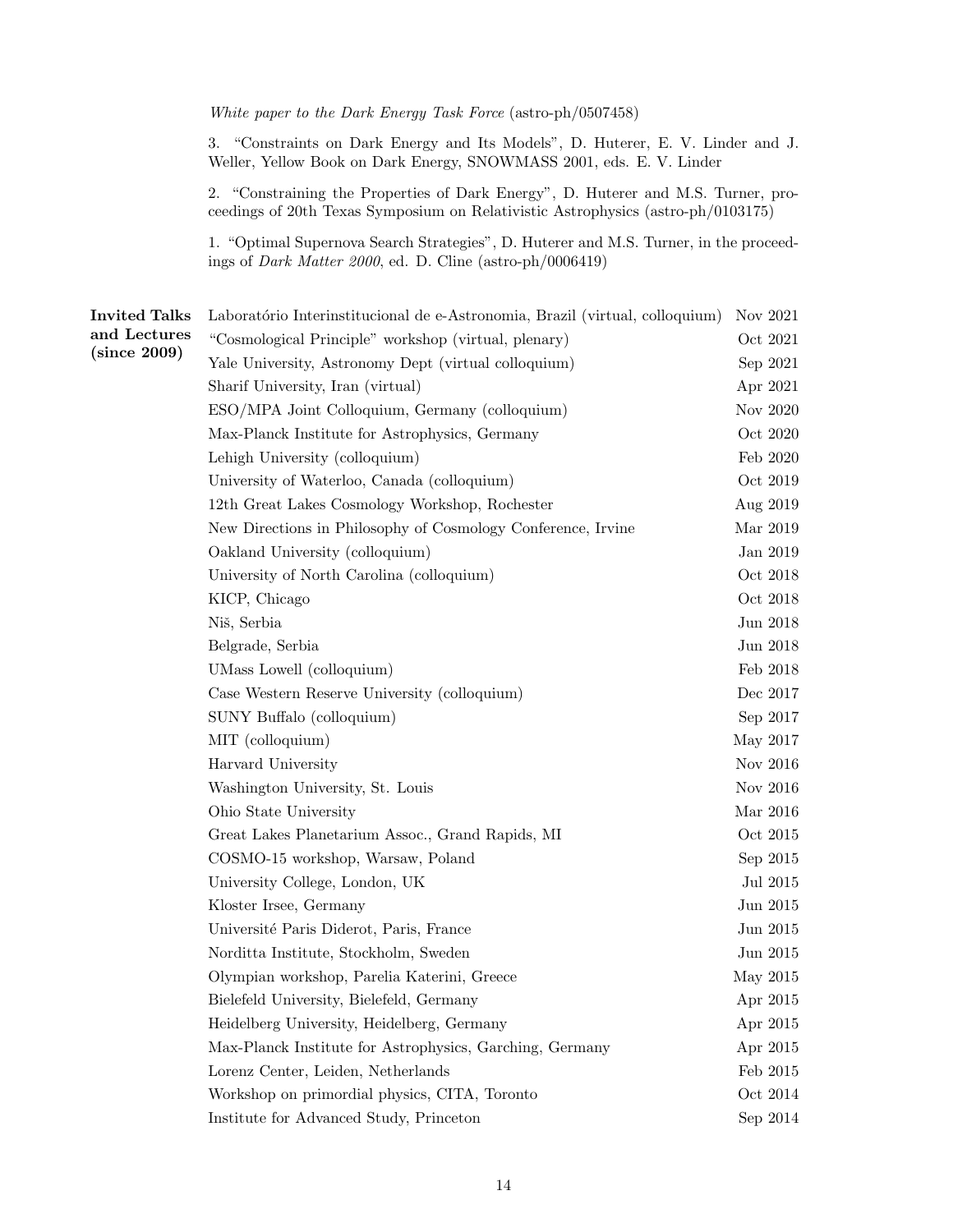| Workshop on CMB anomalies, CWRU                                        | Sep 2014   |
|------------------------------------------------------------------------|------------|
| COSMO-14 workshop, Chicago, IL                                         | Aug $2014$ |
| Aspen Center for Physics                                               | Aug 2014   |
| KIPAC, Stanford University (colloquium)                                | May 2014   |
| Syracuse University                                                    | Feb 2014   |
| Cornell University (Astronomy colloquium)                              | Feb 2014   |
| Texas Symposium on Relativistic Astrophysics, Dallas, TX               | Dec 2013   |
| Fermi National Lab                                                     | Dec 2013   |
| Chicheley Hall, Milton Keynes, UK (Royal Society)                      | Sep 2013   |
| Minneapolis (Snowmass Community Planning Exercise)                     | Aug 2013   |
| Durham University                                                      | Jul 2013   |
| SLAC (Snowmass Community Planning Exercise)                            | Apr 2013   |
| Lunar and Planetary Institute, Houston, TX                             | Nov 2012   |
| Carnegie-Mellon University                                             | Aug 2012   |
| Benasque, Spain                                                        | Aug 2012   |
| ICTP, Trieste, Italy                                                   | Aug 2012   |
| Caltech                                                                | Jun 2012   |
| Aspen Center for Physics                                               | May 2012   |
| Fermi National Laboratory                                              | Apr 2012   |
| Perimeter Institute, Canada                                            | Feb 2012   |
| Oakland University                                                     | Feb 2012   |
| Case Western Reserve University                                        | Feb 2012   |
| Arizona State University                                               | Jan 2012   |
| University of Minnesota                                                | Oct 2011   |
| Summer school in cosmology, Azores, Portugal                           | Sep 2011   |
| COSMO workshop, Porto, Portugal                                        | Aug 2011   |
| DARK Center, Copenhagen, Denmark                                       | Aug 2011   |
| University of Cape Town, South Africa                                  | May 2011   |
| "Experiments on Cosmic Frontier" symposium, Fermilab                   | Mar 2011   |
| KITP workshop, UC Santa Barbara                                        | Feb 2011   |
| UC Berkeley                                                            | Feb 2011   |
| Caltech                                                                | Jan 2011   |
| University of Pennsylvania                                             | Oct 2010   |
| Lectures at Cosmology school, Kochi, Japan                             | Aug 2010   |
| Benasque Center for Sciences workshop, Spain                           | Aug 2010   |
| Argonne National Lab                                                   | Jul 2010   |
| Perimeter Institute, Canada                                            | Apr 2010   |
| Wayne State University                                                 | Mar 2010   |
| Perimeter Institute, Canada                                            | Jan 2010   |
| Canadian Institute for Theoretical Astrophysics, University of Toronto | Jan 2010   |
| Ohio University, Miami, OH                                             | Jan 2010   |
| Syracuse University                                                    | Nov 2009   |
| Washington University, St. Louis                                       | Oct 2009   |
| Lecturer at cosmology school, Tubitak (Turkish) National Observatory   | Oct 2009   |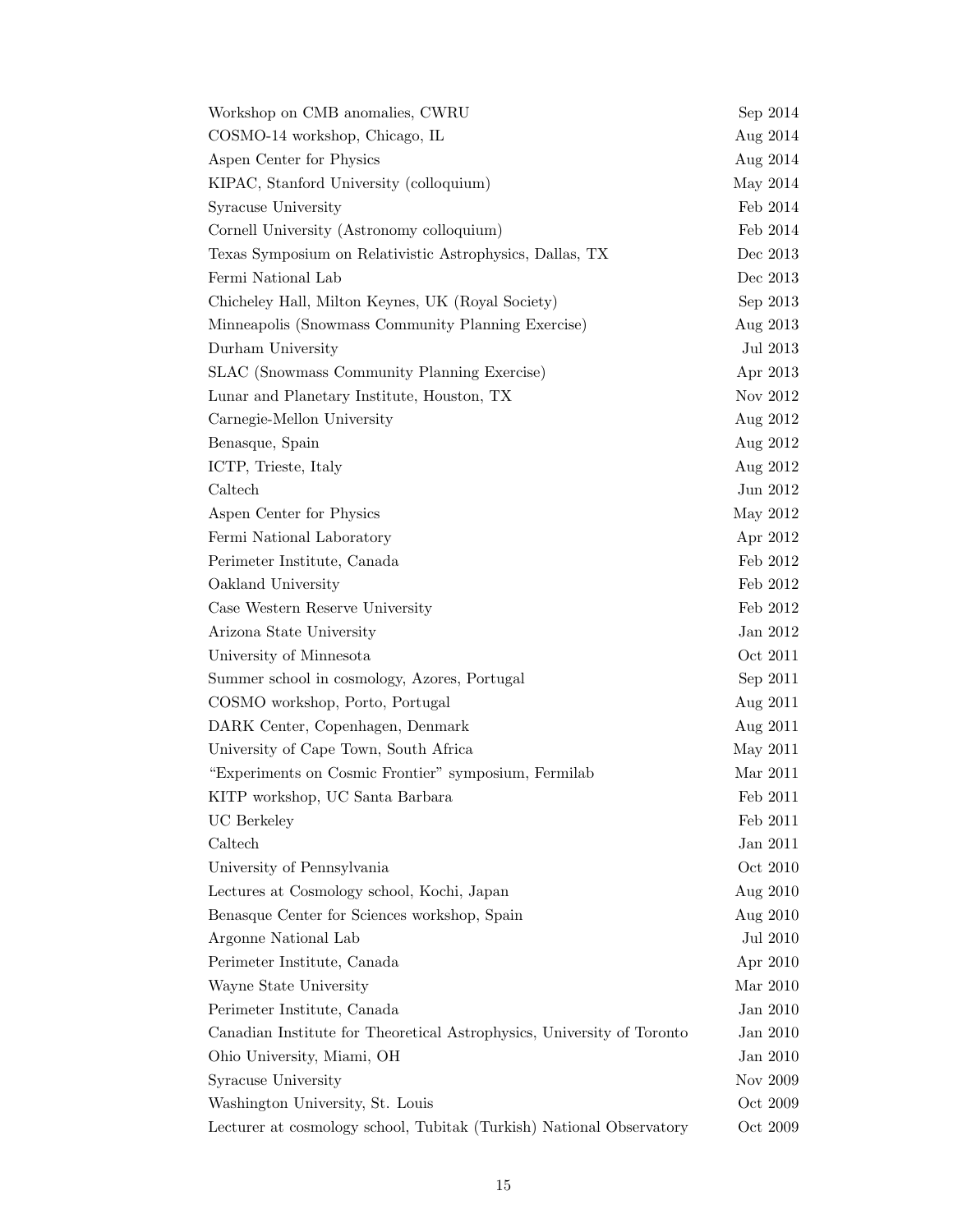| Cambridge University, Institute for Astronomy                     | Jul 2009 |
|-------------------------------------------------------------------|----------|
| Marcel Grossman meeting, Paris, France                            | Jul 2009 |
| Aspen Center for Physics, Aspen, CO                               | Jun 2009 |
| Galileo Galilei Institute for Theoretical Physics, Firenze, Italy | Mar 2009 |
| SUNY Buffalo                                                      | Feb 2009 |
| Argonne National Laboratory                                       | Feb 2009 |
| Aspen Center for Physics, Aspen, CO                               | Feb 2009 |

| Outreach                    | Michigan Math and Science Scholars "Climbing the Distance Ladder to the Big Bang:                                                                         |  |
|-----------------------------|-----------------------------------------------------------------------------------------------------------------------------------------------------------|--|
| Lectures                    | How astronomers survey the Universe", 2-week course.<br>summer 2014, 2016-20, 22                                                                          |  |
| and Courses<br>(since 2009) | Saturday Morning Physics; public talk (audience of $\sim$ 400).<br>Feb 2020                                                                               |  |
|                             | Shuler Books and Music, Grand Rapids, MI; public talk (audience of $\sim$ 100). Nov 2016                                                                  |  |
|                             | Lunar and Planetary Institute (LPI), Houston; "Big Bang Theory: The Three Pillars"<br>(audience of $\sim$ 150).<br>Dec 2012                               |  |
|                             | Connor O'Neill's Traditional Irish Pub, Ann Arbor, MI; Science Cafe: "Dark Energy<br>and the Accelerating Universe" (audience of $\sim 80$ ).<br>Mar 2009 |  |

Saline District Library, Saline, MI; Science Sunday Presents public lecture "Dark Energy and the Accelerating Universe" (audience of  $~\sim 60$ ). Nov 2009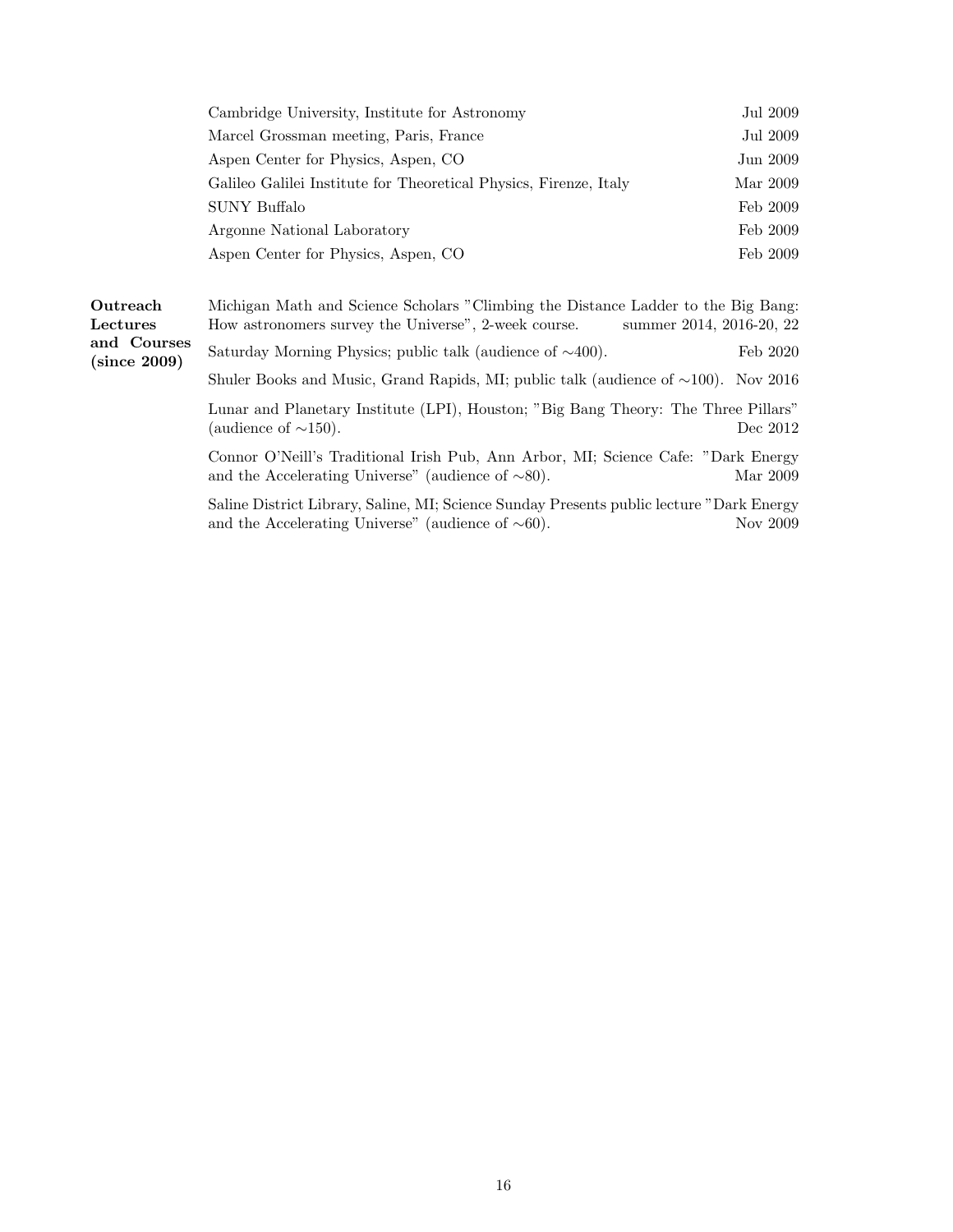| Dissertation<br>Committees | Name                            | Department | Prelim          | PhD             | Comments |
|----------------------------|---------------------------------|------------|-----------------|-----------------|----------|
|                            | Vladimir Dergachev              | Physics    |                 | <b>S09</b>      |          |
|                            | Cosmin Ilie                     | Physics    |                 | S11             |          |
|                            | Cameron Gibelyou                | Physics    | F09             | W12             | Chair    |
|                            | Adam Becker                     | Physics    | W10             | W12             | Chair    |
|                            | Brandon Erickson                | Physics    |                 | W13             |          |
|                            | Tomasz Biesiadzinski            | Physics    | F09             | F13             |          |
|                            | Samuel McDermott                | Physics    | F10             |                 |          |
|                            | Adam Sypniewski                 | Physics    | F11             | S14             |          |
|                            | Eduardo Ruiz                    | Physics    | W12             | F14             | Chair    |
|                            | Yuan-Yuan Zhang                 | Physics    | W12             | F15             |          |
|                            | Alejandro Lopez                 | Physics    | F13             | W16             |          |
|                            | Daniel Shafer                   | Physics    | F12             | W16             | Chair    |
|                            | Mijin Yoon                      | Physics    | F12             | W16             | Chair    |
|                            | Rahul Dutta                     | Physics    | F12             | S <sub>16</sub> |          |
|                            | Charles Munson                  | Physics    | F13             | F16             |          |
|                            | Arya Farahi                     | Physics    | S14             | W18             |          |
|                            | Jessica Muir                    | Physics    | F14             | W18             | Chair    |
|                            | Vitali Halenka                  | Physics    | F15             | S <sub>19</sub> |          |
|                            | Rutuparna $\mathrm{Das}\xspace$ | Physics    | F15             | W18             |          |
|                            | Joshua Foster                   | Physics    | F17             | S <sub>21</sub> |          |
|                            | Noah Weaverdyck                 | Physics    | S17             | S <sub>21</sub> | Chair    |
|                            | Anqi (Angela) Chen              | Physics    | F17             | S <sub>21</sub> | Chair    |
|                            | Grace Chesmore                  | Physics    | F18             |                 |          |
|                            | Irena Gershkovich               | Physics    | F18             |                 |          |
|                            | Zachary Johnson                 | Physics    | W19             | W22             |          |
|                            | Youjia Wu                       | Physics    | W19             | $\rm F22$       | Chair    |
|                            | Carlos Sierra                   | Physics    | ${\rm F}19$     |                 |          |
|                            | Maya Mallaby-Kay                | Physics    | F19             |                 |          |
|                            | Chami Amarasinghe               | Physics    | W20             | TBD             |          |
|                            | Yuewei Wen                      | Physics    | F <sub>19</sub> | TBD             | Chair    |
|                            | Ismael Mendoza                  | Physics    | F20             | TBD             |          |
|                            | Sikandar Hanif                  | Physics    | F21             | TBD             | Chair    |
|                            | Nora Sherman                    | Physics    | W21             | TBD             |          |
|                            | Emery Trott                     | Physics    | F21             | TBD             | Chair    |
|                            | Otavio Alves                    | Physics    | $\rm F21$       | TBD             | Chair    |
|                            | Eric Gonzalez                   | Physics    |                 | F21             |          |
|                            | Taylor Baildon                  | Physics    |                 | $\rm F21$       |          |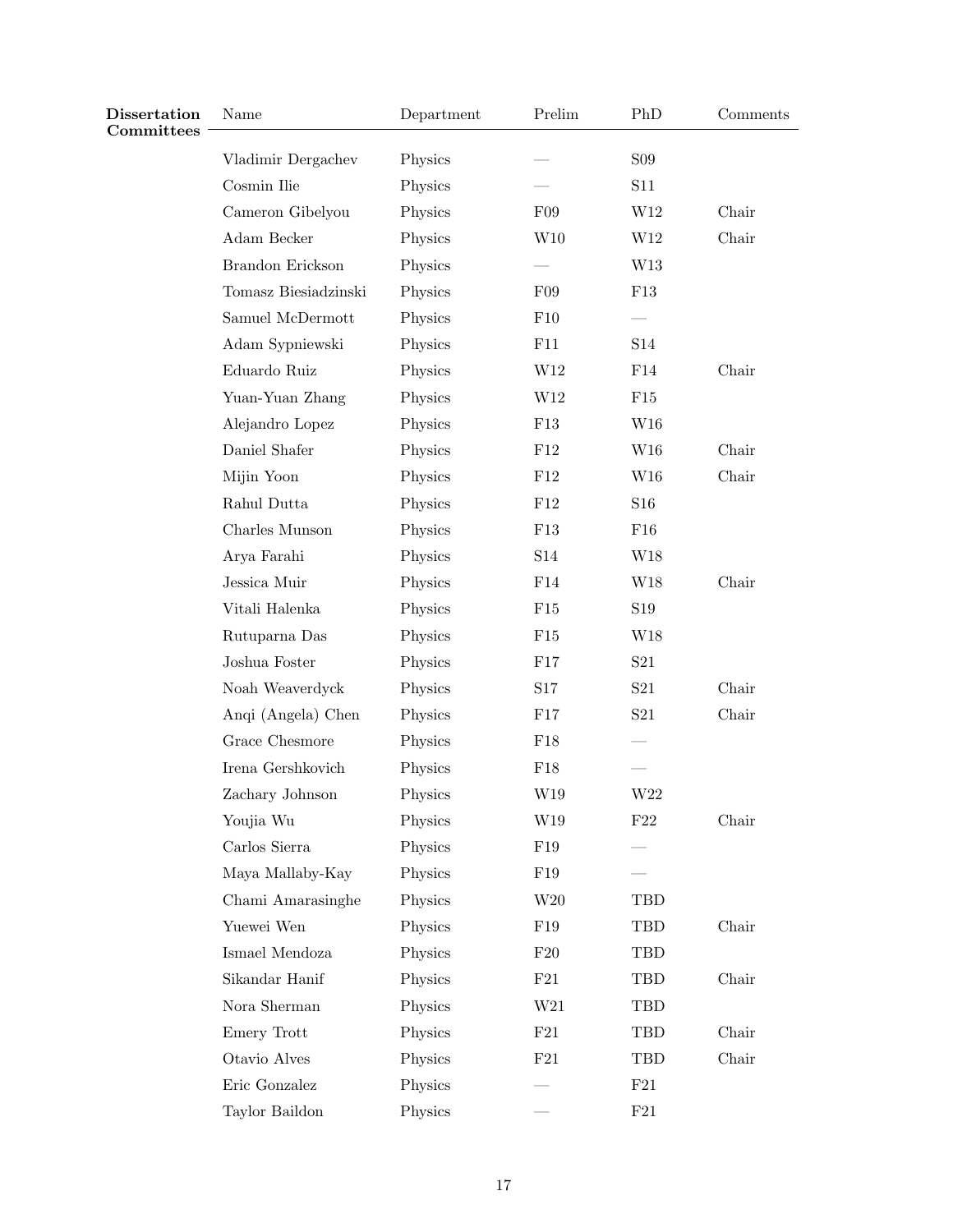| <b>Dissertation</b>                                     | Vivienne Baldassare   | Astronomy       | F15 | S17             |          |
|---------------------------------------------------------|-----------------------|-----------------|-----|-----------------|----------|
| Committees,<br>$\text{con}^{\scriptscriptstyle{\star}}$ | Meghin Spencer        | Astronomy       | W13 | S17             |          |
|                                                         | Alejo Stark           | Astronomy       | S15 | F17             |          |
|                                                         | Shurun Tan            | <b>EECS</b>     | F16 | ${\rm F}16$     |          |
|                                                         | Xi Meng               | Astronomy       | F19 | TBD             |          |
|                                                         | Christopher Pratt     | Astronomy       | F20 | TBD             |          |
|                                                         |                       |                 |     |                 |          |
|                                                         | Melvin Varughese      | Univ. Cape Town |     | S10             | external |
|                                                         | Asaf Ben David        | Tel Aviv Univ.  |     | W13             | external |
|                                                         | Michelle Lochner      | Univ. Cape Town |     | F14             | external |
|                                                         | Caitlin Adams         | Swinburne Univ. |     | W19             | external |
|                                                         | Simone Peirone        | Leiden Univ.    |     | S20             | external |
|                                                         | Supantra Sarma Boruah | Waterloo Univ.  |     | S <sub>20</sub> | external |
|                                                         | Eva Nesbit            | Syracuse Univ.  |     | S <sub>21</sub> | external |

| Undergrad.<br>research | Name                         | Department                | Year(s) | After UM        | Comments          |
|------------------------|------------------------------|---------------------------|---------|-----------------|-------------------|
|                        | Wendy Wong                   | Physics                   | 2008-09 | Job             |                   |
|                        | Sophie Zhang                 | Physics                   | 2008-12 | Princeton       | 2 Pubs, Thesis    |
|                        | Jingyuan Chen                | Physics                   | 2009-11 | UChicago        |                   |
|                        | Zimu Li                      | Physics                   | 2010-11 | UChicago        |                   |
|                        | Bardia Nadim                 | Physics                   | 2013-14 | Med School      |                   |
|                        | Kyle Hinton                  | Physics                   | 2013-15 | Job             | Publication       |
|                        | Brian Cook                   | Physics                   | 2014-15 | GA Tech         |                   |
|                        | Nicholas Weinberg            | Physics                   | 2015-17 |                 |                   |
|                        | Levent Toksoz                | Physics                   | 2015-17 | U. Chicago      | Thesis            |
|                        | Michael Liberato             | Physics                   | 2016-18 |                 |                   |
|                        | John Soltis                  | Physics                   | 2016-19 | JHU             | Publication (PRL) |
|                        | Mayura Balakrishnan          | Physics                   | 2018-20 | UM Astro        | Thesis            |
|                        | Trevor Gravely               | $CS/P$ hysics             | 2018-19 |                 |                   |
|                        | Dhayaa Anbayagane            | Physics                   | 2019-20 | U. Chicago      | Publication       |
|                        | Aidan Meador-WoodruffPhysics |                           | 2021-   |                 |                   |
|                        | Jeremy Bradford              | Central Conn. State       | 2010-11 | Yale            |                   |
|                        | Pablo Arnault                | U. Pierre/Marie Curie     | 2012-14 | Univ. Paris     | Publication       |
|                        | Ilija Rakić                  | U. of Belgrade, Serbia    | 2019-20 | <b>UC</b> Davis |                   |
|                        | <b>Uendert Andrade</b>       | National Obs. Rio, Brazil | 2019-20 | grad school TBD | Publication       |